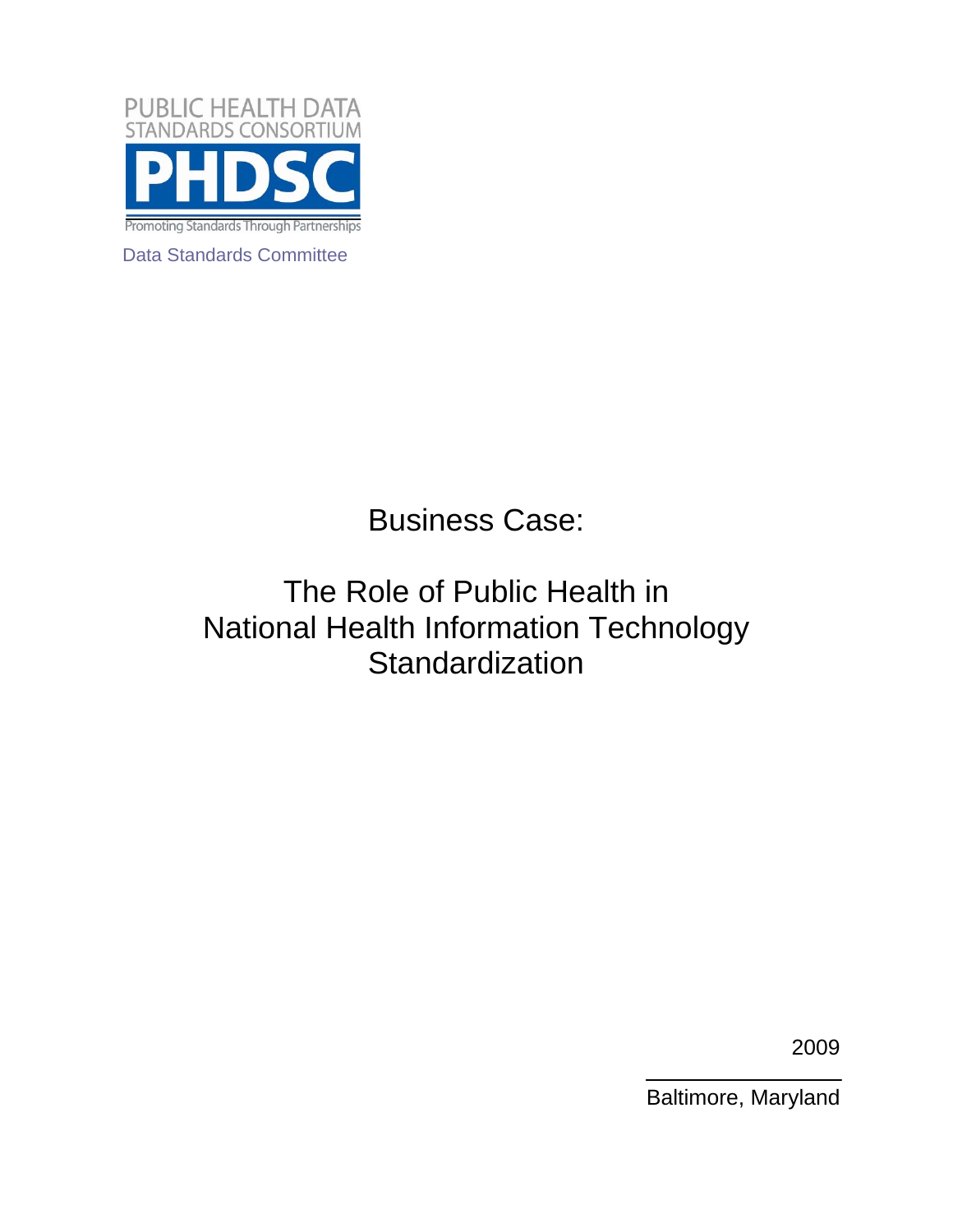The *Public Health Data Standards Consortium* (PHDSC, The Consortium) is a national non-profit membership-based organization of federal, state and local health agencies, professional associations, academia, public and private sector organizations, international members, and individuals.

The Consortium is committed to bringing a common voice from the public health community to the national efforts of standardization of health information technology and population health in order to improve individual and community health.

To fulfill its mission the Consortium:

*Identifies priorities for new national standards* for population health;

- *Promotes integrating health-related data systems* to meet the needs of public and private organizations, agencies and individuals;
- *Participates in national and international efforts* to standardize health-related information;
- *Represents public health interests* in standards development organizations, data content communities & standards harmonization entities; and
- *Educates* the public health community about health information technology standards and the health information technology community about public health.



624 N. Broadway, Room 382 Baltimore, MD 21205 Phone: (410) 614-3463 Fax: (410) 614-3097 www.phdsc.org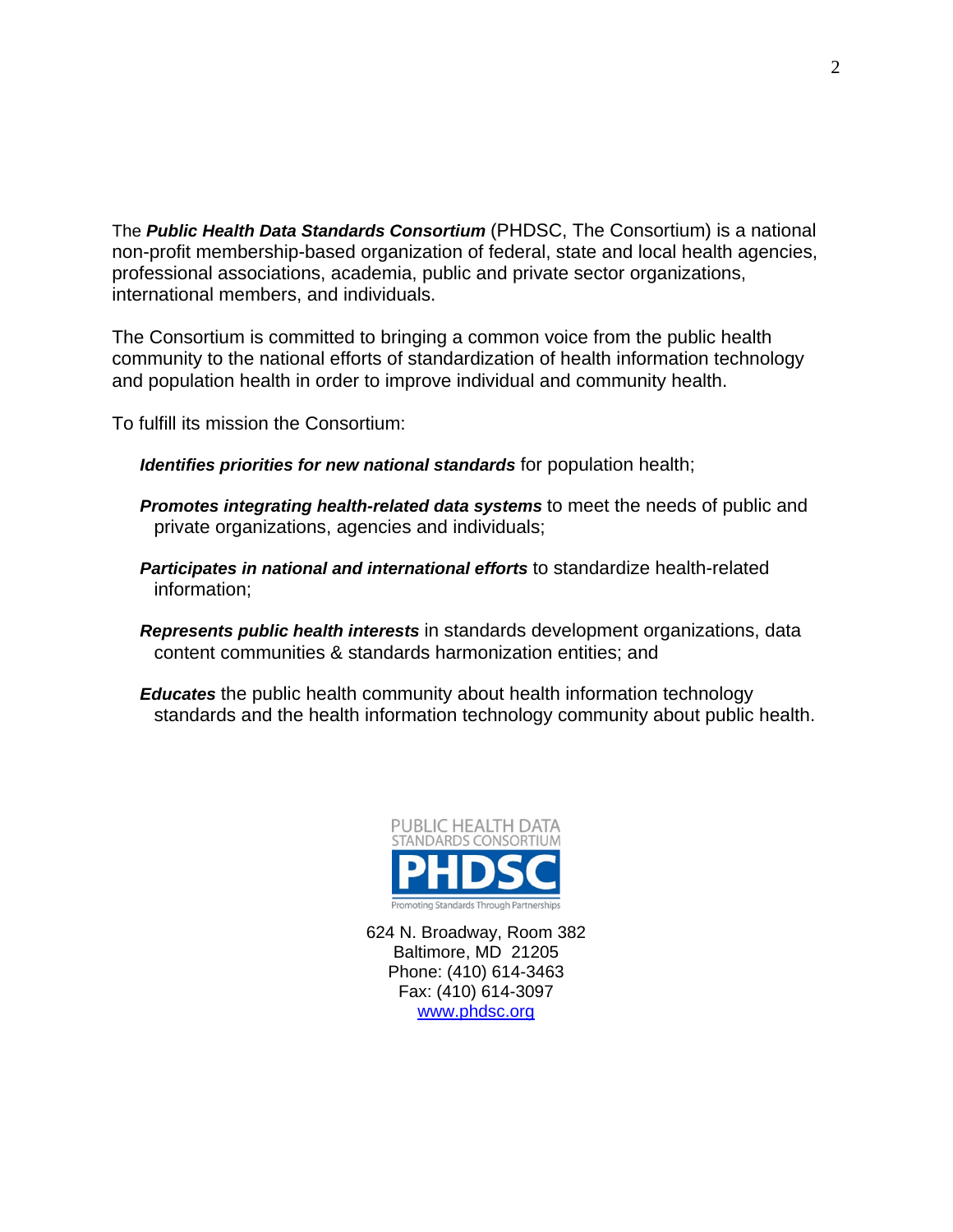## **DISCLAIMER**

This document was developed under the Cooperative Agreement with the National Center for Health Marketing, Centers for Disease Control and Prevention (CDC), "Assuring HIT Standards for Public Health", Grant No.: IU38HM000455-0. The material in this document has not been subject to agency review and approval for publication as a Centers for Disease Control and Prevention (CDC) report. Mention of trade names, products, or services, does not convey, and should not be interpreted as conveying, official CDC approval, endorsement, or recommendation.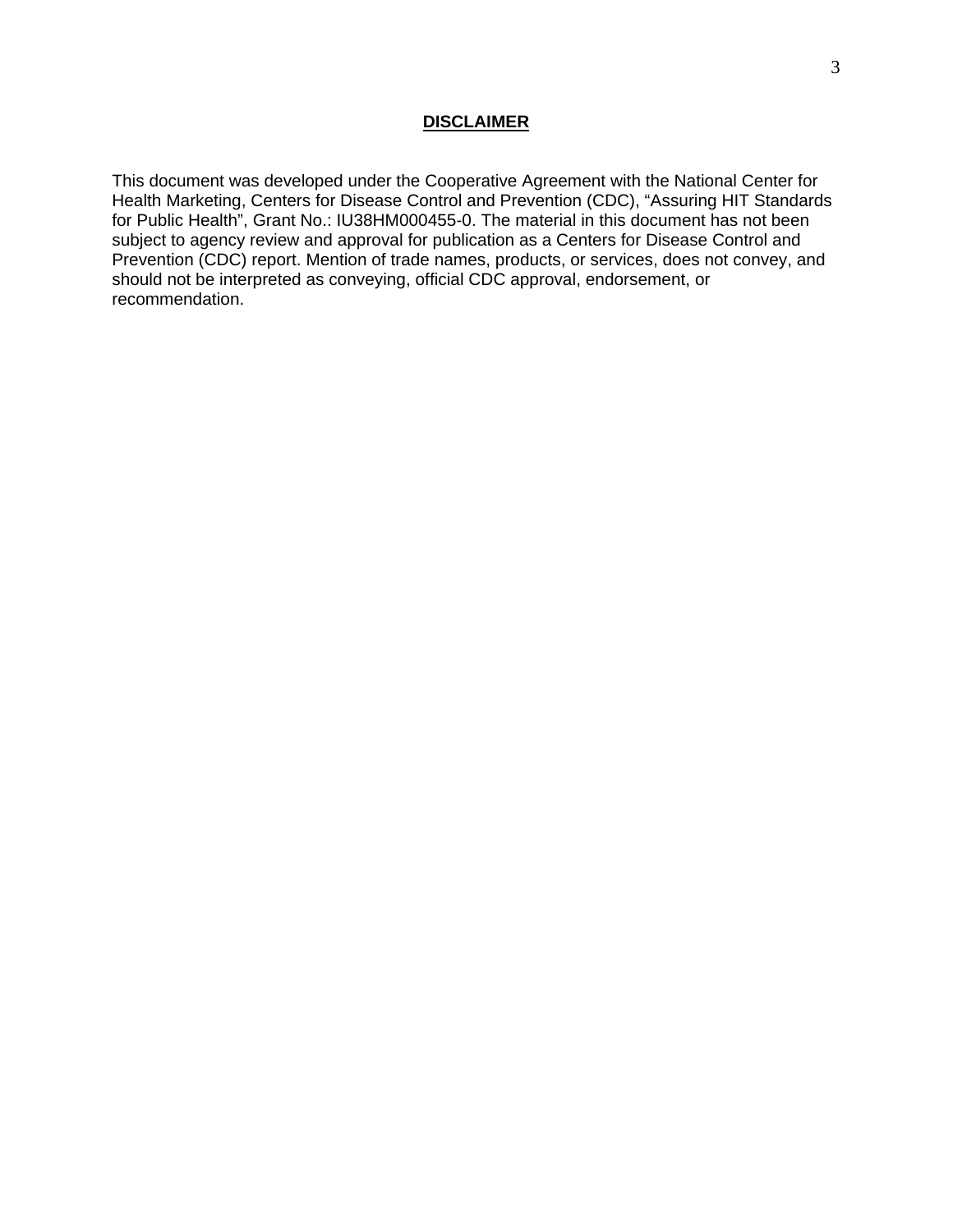## **CONTRIBUTING ORGANIZATIONS AND ACKNOWLEDGEMENTS**

## Centers for Disease Control and Prevention (CDC)

*Mr. Samuel Taveras*, National Center for Health Marketing, guided the development and conduct of project activities.

## Public Health Data Standards Consortium (PHDSC, The Consortium)

*Dr. Anna O. Orlova*, PHDSC's Executive Director and Visiting Associate Professor Johns Hopkins School of Medicine is the Principal Investigator of this project. The project team includes *Mr. Sacchidanand Girde*, PHDSC Senior Analyst; *Dr. Walter G. Suarez*, Institute for HIPAA/HIT Education and Research; *Dr. Harold Lehmann* and *Mr. Nkossi Dambita*, Johns Hopkins School of Medicine; *Dr. Noam Arzt* and *Ms. Regina Austin*, HLN Consulting, LLC.; and *Ms. Vicki Hohner*, FOX Systems, Inc.

Business Case Development Expert Team included participants from Local Health Departments as follows: *Ms. Kathleen Cook*, Lincoln-Lancaster County Health Department, NE; *Dr. Art Davidson*, Denver Public Health, CO; *Ms. Julia Gunn*, Boston Public Health Commission, MA; *Ms. Tracy Lockard*, Cabarrus County Department of Health, NC; and *Dr. Corey Smith*, Northern Plain Tribal Epidemiology Center, Aberdeen Area Tribal Chairmen's Health Board, SD. The Expert Team also included participants from State Health Departments: *Ms. Lesliann Helmus*, Virginia Department of Health, VA; *Dr. David Lawton*, Nebraska Health and Human Service Systems, NE; *Ms. Marcy Parykaza*, Delaware Department of Health, DE; *Ms. BethAnn Posey*, Florida Department of Health, FL; and *Ms. Eileen Underwood*, Vermont Department of Health, VT. In addition, the Expert Team included participants from Healthcare, Academia, and Health IT Organizations as follows: *Dr. Cecil Lynch*, University of California, Davis, CA; *Dr. Jason Siegel*, Atlas Public Health; *Ms. Lisa Spellman*, HIMSS, IHE; and *Ms. Sherry Weingart*, University of Illinois at Chicago, School of Public Health, IL.

We would like to thank *Ms. Marjorie Greenberg* and Ms. Missy Jamison, CDC National Center for Health Statistics; Dr. Michael Fitzmaurice, Agency for Healthcare Research and Quality, Ms. Starla Ledbetter, California Office of Statewide Health Planning and Development; *Dr. Robert Aseltine*, University of Connecticut Health System; *Mr. Bill Brand*, Public Health Informatics Institute; *Dr. Shaun Grannis*, Regenstrief Institute; *Mr. Brook Dupee*, New Hampshire Department of Health, NH; *Dr. Alex Hathaway*; *Dr. Neil Calman*, The Institute for Urban Family Health, NYC; *Mr. James Golden*, Minnesota Department of Health, MN; and *Dr. David Ross*, Public Health Informatics Institute for the review of the Business Case document and valuable comments. We also would like to thank members of the Consortium's Data Standards Committee for the review of the document and *Glen Freyer* for his editorial assistance.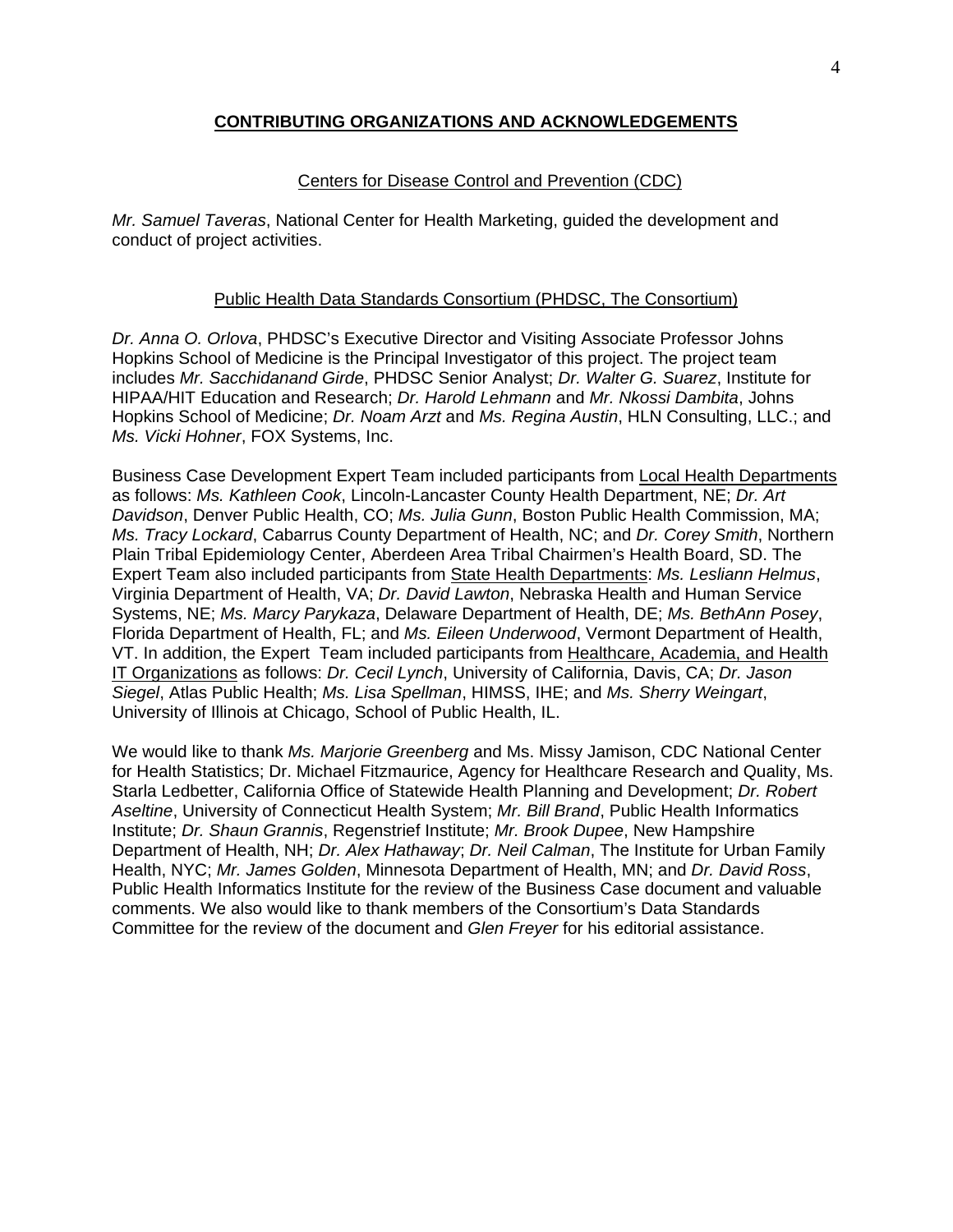## Table of Contents

| HEALTH IT ADOPTION: CHALLENGES AND OPPORTUNITIES FOR PUBLIC                                                                                                                                                                                                                                                                                                             |    |
|-------------------------------------------------------------------------------------------------------------------------------------------------------------------------------------------------------------------------------------------------------------------------------------------------------------------------------------------------------------------------|----|
| HEALTH INFORMATION TECHNOLOGY ADOPTION IN PUBLIC HEALTH  8<br>PUBLIC HEALTH OPPORTUNITIES IN A NATIONWIDE HEALTH INFORMATION  10                                                                                                                                                                                                                                        |    |
| HEALTH IT STANDARDS: CHALLENGES AND OPPORTUNITIES FOR PUBLIC                                                                                                                                                                                                                                                                                                            |    |
| PUBLIC HEALTH IN HIT STANDARDIZATION: BARRIERS AND OPPORTUNITIES 18<br>Why Participate in National HIT Standardization/Risks of Non-participation  19<br>What Public Health Interests Should be Brought to the Standards Table? 20<br>Is Public Health Ready to Participate and Who Should Participate? 22<br>How Should Public Health Participation be Coordinated? 25 |    |
| ASSURING PUBLIC HEALTH PARTICIPATION IN HEALTH IT                                                                                                                                                                                                                                                                                                                       |    |
| WHO CAN ENCOURAGE PUBLIC HEALTH PARTICIPATION IN HIT STANDARDIZATION? 30<br>STRATEGIES TO INCREASE PUBLIC HEALTH PARTICIPATION IN HIT STANDARDIZATION  32                                                                                                                                                                                                               |    |
| CALL TO ACTION: COORDINATED PUBLIC HEALTH ACTION PLAN ON                                                                                                                                                                                                                                                                                                                | 33 |
| APPENDIX: WEB-BASED INTERACTIVE MODEL ON PUBLIC HEALTH IN                                                                                                                                                                                                                                                                                                               | 35 |
|                                                                                                                                                                                                                                                                                                                                                                         |    |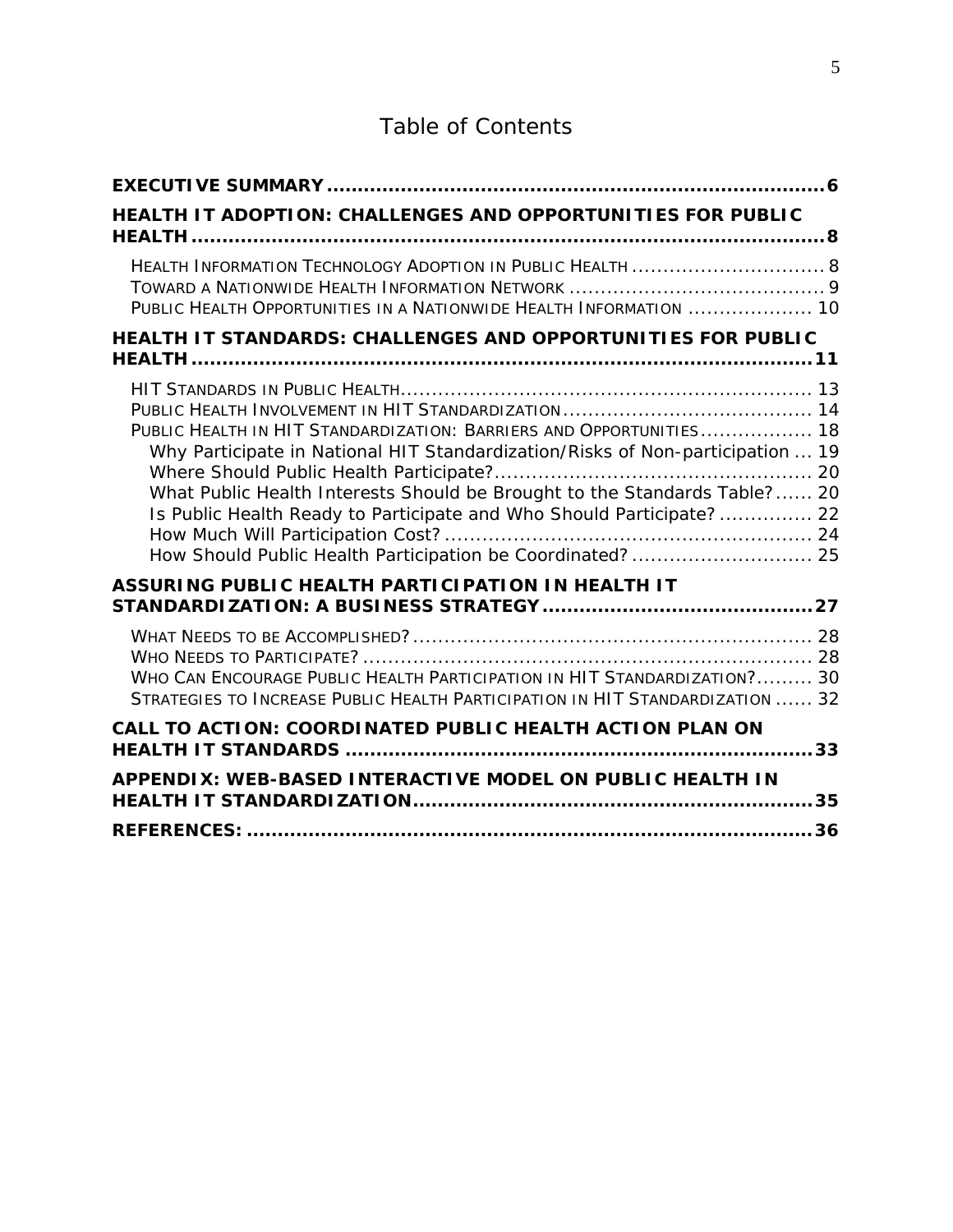To date, Health Information Technology (HIT) adoption in public health has been programspecific and jurisdictional-based. This has created – and perpetuated – fragmented, noninteroperable information systems across the public health enterprise. To be effective, public health needs real-time, meaningful data that existing systems cannot easily receive, generate, or exchange. National HIT adoption strategies have created unprecedented interest in using population-level data. Such data can be available if public health information systems successfully interoperate, *i.e.*, receive and send data between clinical information systems – including

Electronic Health Record Systems (EHR-Ss) – and across health information systems at all levels of government.

*HIT standardization* is central to the Department of Health and Human Services (HHS) strategy to achieve health data integration, interchange, and systems interoperability for HIT meaningful use. This creates a unique opportunity for public health to (1) enhance data collection mechanisms via interoperable EHR-Ss; (2) standardize existing stand-alone, fragmented public health information systems to make information systems interoperable within – and across – agencies; and (3) establish bi-directional, realtime exchanges of health information between public health and clinical practices, as well as integrating public health knowledge into the clinical care process.

*PHDSC proposes working with local, state and federal public health agencies, professional associations, academia, standards development, harmonization and certification organizations, as well as others in the public and private sector, to establish a process assuring public health a strong, coordinated, and educated voice in national HIT standardization.*

Today, public health participation in national HIT standardization efforts – *especially from state and local public health agencies* – has been limited. The voice of state and local public health agencies in that effort is weak and uncoordinated. To build a *Coordinated Public Health Voice* in national HIT standardization, there is a need for a common understanding and coordinated action within the public health community to define how the interests of programs, agencies, and jurisdictions can all be reflected in the standards-based, interoperable HIT products.

The Public Health Data Standards Consortium (PHDSC) has been actively involved in standards development, harmonization, and certification efforts since its inception in 1999. Working with representatives from local, state and federal public health agencies, various professional associations, private sector organizations, and individuals, PHDSC leadership and members have been firm advocates for public health interests in HIT standards.<sup>1,2,3</sup>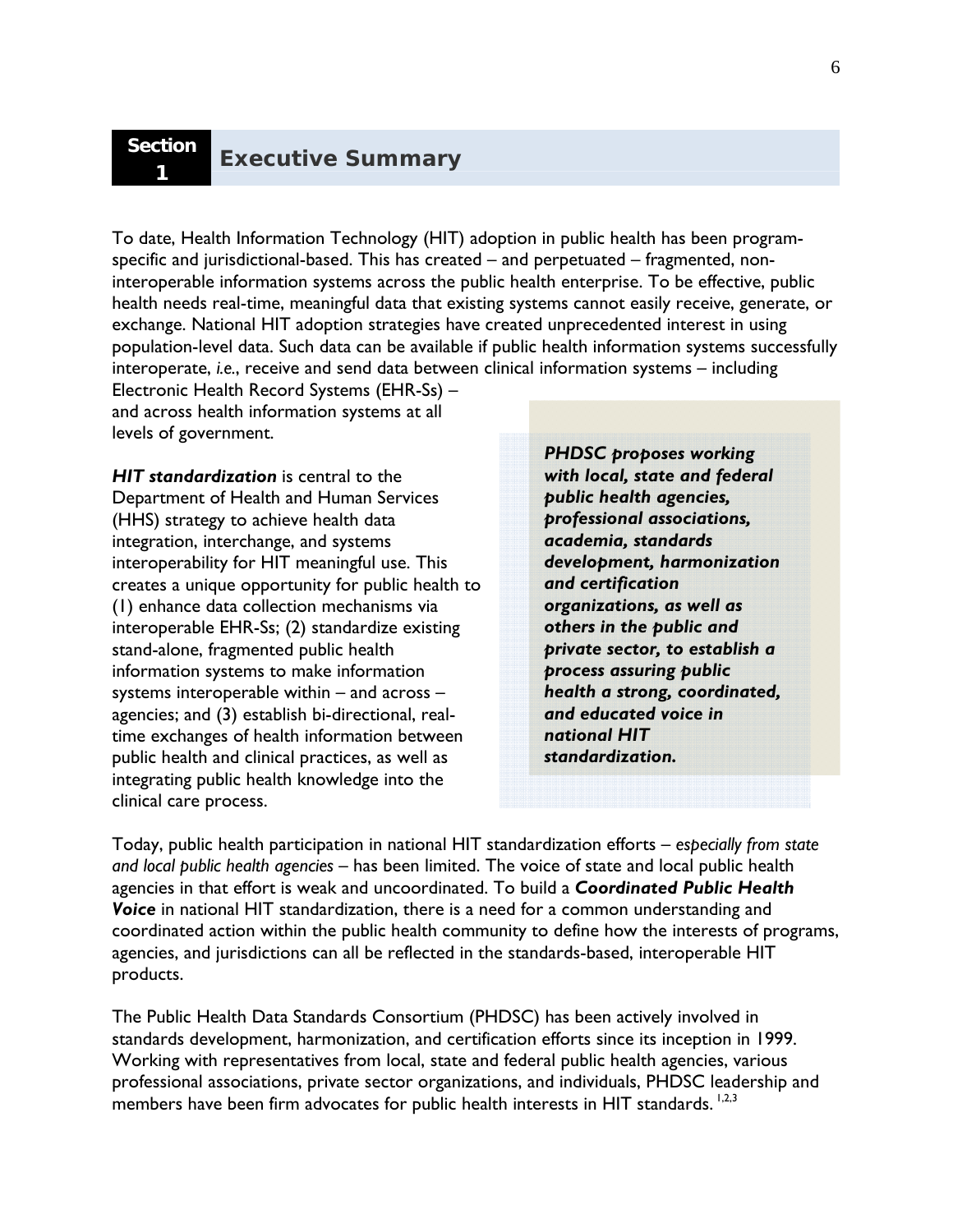PHDSC proposes working with local, state and federal public health agencies, professional associations, academia, standards development, harmonization and certification organizations, as well as others in the public and private sector, to establish a process assuring public health a strong, coordinated, and educated voice in national HIT standardization.

This document presents a *Business Case* for public health participation in the HIT standardization process. The document is targeted at public health leadership, decision makers at the local, state and federal levels, national HIT leaders, leadership of HIT standardization entities, professional associations, academia, and public health and clinical professionals. Our goal is to raise awareness of HIT stakeholders to the *critical role* of federal, state and local public health agencies in the national HIT standardization process.

This Business Case describes the current state of HIT adoption and standards development in public health; the national HIT standardization process and current level of public health involvement; the barriers to state and local public health agencies participation; and a proposed business strategy to assure and maximize public health's future participation. We believe this strategy will mobilize public health to engage in HIT standardization, assuring meaningful development and adoption of interoperable, standards-based HIT products in public health.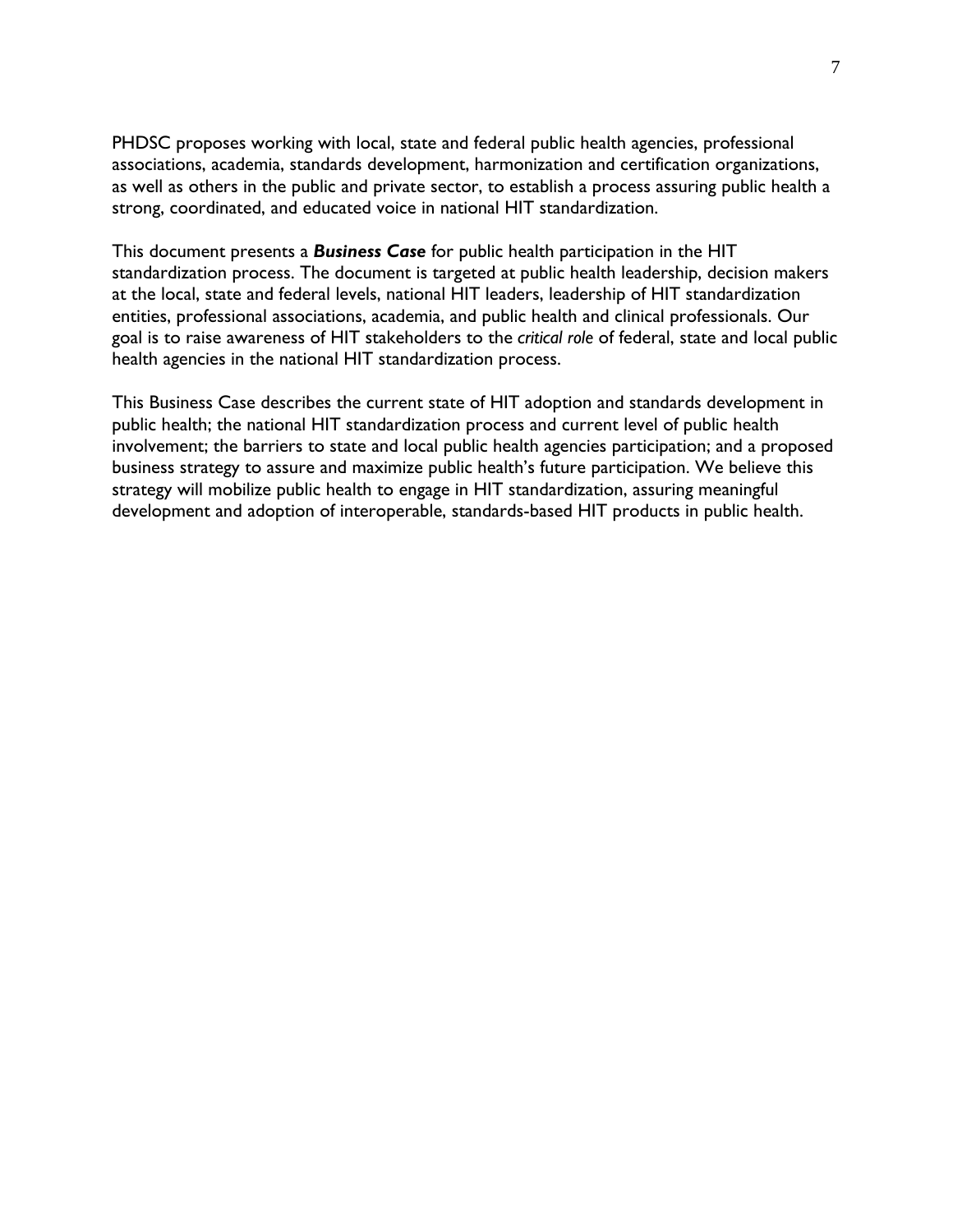#### **Section 2 Health IT Adoption: Challenges and Opportunities for Public Health**

## *Health Information Technology Adoption in Public Health*

Public health agencies collect and use data to:

- Provide meaningful information to decision-makers;
- Support public health programs that monitor a population's overall health;
- Coordinate and deliver healthcare, health education, and prevention services;
- Administer Medicaid/Medicare programs and professional licensure programs; and
- Disseminate information to the public.

Since the 1980's, various information systems have been used to support the diverse data needs of public health agencies.<sup>4</sup> This includes information systems in areas of immunization,<sup>5,6</sup> vital and health statistics registration,<sup>7</sup> cancer programs, $^8$  statewide patient discharge data systems, communicable disease surveillance, and others.<sup>9</sup> After September 11, 2001, the boost to improve public health IT infrastructure brought computers and internet connectivity into almost every local public health agency.<sup>10</sup> Public health information systems, electronic communication tools, and specifically designed software products streamlined agency operations, enhanced analytic capabilities, and improved dissemination of health information.

Despite these successes, public health information systems today face several challenges. Developed to serve the needs of individual programs – often with program-specific funding from federal agencies – public health information systems frequently operate as stand-alone "silos" using homegrown applications and non-standard data structures and content. These systems receive much of their data from healthcare providers via paper-based reports, or, in some cases, via program-specific, web-based interfaces. In only very limited cases have electronic information exchanges between providers and public health been established, some using proprietary data content and format 'standards,' others using nationally-adopted standards. As a result, providers are often asked to report to different public health information systems the same data on multiple forms and through multiple interfaces,<sup>11</sup> creating costly redundancies. Varying data formats, content, and customized IT products further limit

*Today, public health information systems operate mostly as "silos" that employ various software products, data formats, content and standards. Program-specific federal funding to state and local agencies that does not authorize expenditures for integration with related systems reinforces the "siloed" adoption of HIT in public health. Integration of public health information and information systems can improve the effectiveness of public health programs, the quality of care and the health of the public.*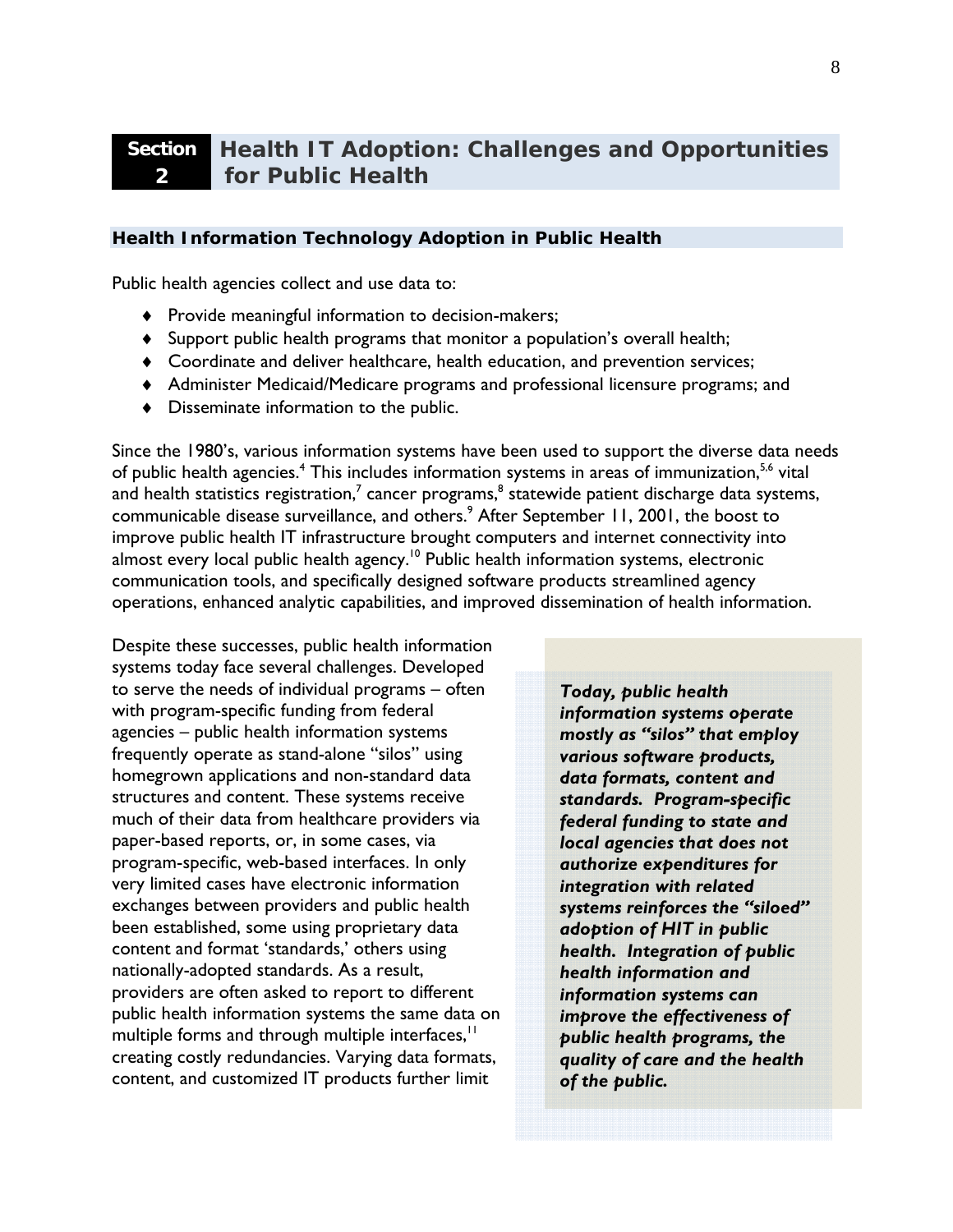(or preclude) data linkages across these systems without significant additional work.

According to national data, public health data systems currently suffer from underreporting, lack of representativeness, lack of timeliness, inconsistency of case definitions across systems, and inability to integrate data across systems.<sup>12</sup> Fragmented public health data systems limit the ability of public health to respond to public health emergencies, effectively coordinate healthcare services, and deliver community-based disease prevention interventions. Lack of integration leads to duplication of efforts and increased costs.<sup>13</sup>

Recognizing the limitations of program-specific information systems, various states have attempted to integrate their systems.<sup>14</sup> Desired integration outcomes include improved:

- ◆ **Quality and timeliness of data collection/use;**
- Data comprehensiveness, both 'horizontally' (population-wide) and 'vertically' (within jurisdictions);
- $\bullet$  Program and system efficiency reducing operating and administrative costs;
- Improved service delivery; and, ultimately,
- Quality of care and the health of the public.

Nevertheless, various software products and varying data formats/standards used by individual systems make integration projects costly and often infeasible.<sup>15</sup>

## *Toward a Nationwide Health Information Network*

In April 2004, the President's Executive Order No.13335<sup>16</sup> established the Office of National Coordinator (ONC) for Health Information Technology at the Department of Health and Human Services to coordinate health information technology adoption.<sup>17</sup> Its vision – to develop a Nationwide Health Information Network (NHIN) of regional Health Information Exchanges (HIEs) connecting Electronic Health Record Systems used in clinical practices with each other and with other systems required to support the healthcare delivery.<sup>18</sup>

The Health Information Technology for Economic and Clinical Health (HITECH) Act of the American Recovery and Reinvestment Act of 2009  $(ARRA),<sup>19</sup>$  provides incentive payments to eligible professionals (physicians and hospitals) to advance HIT adoption and "meaningful use" of HIT.<sup>20</sup> State public health plays an essential role in defining "meaningful use" of HIT, i.e., that the needs of populations with specific needs – such as children – are addressed in EHR-Ss. Further, recipients of incentive payments may be required to report clinical and quality

*The Nationwide Health Information Network of regional health information exchanges will connect EHR-Ss in clinical practices with other systems required to support the healthcare system. States will play a critical role in determining "meaningful use" of EHR-Ss to ensure that populations with unique needs are addressed.*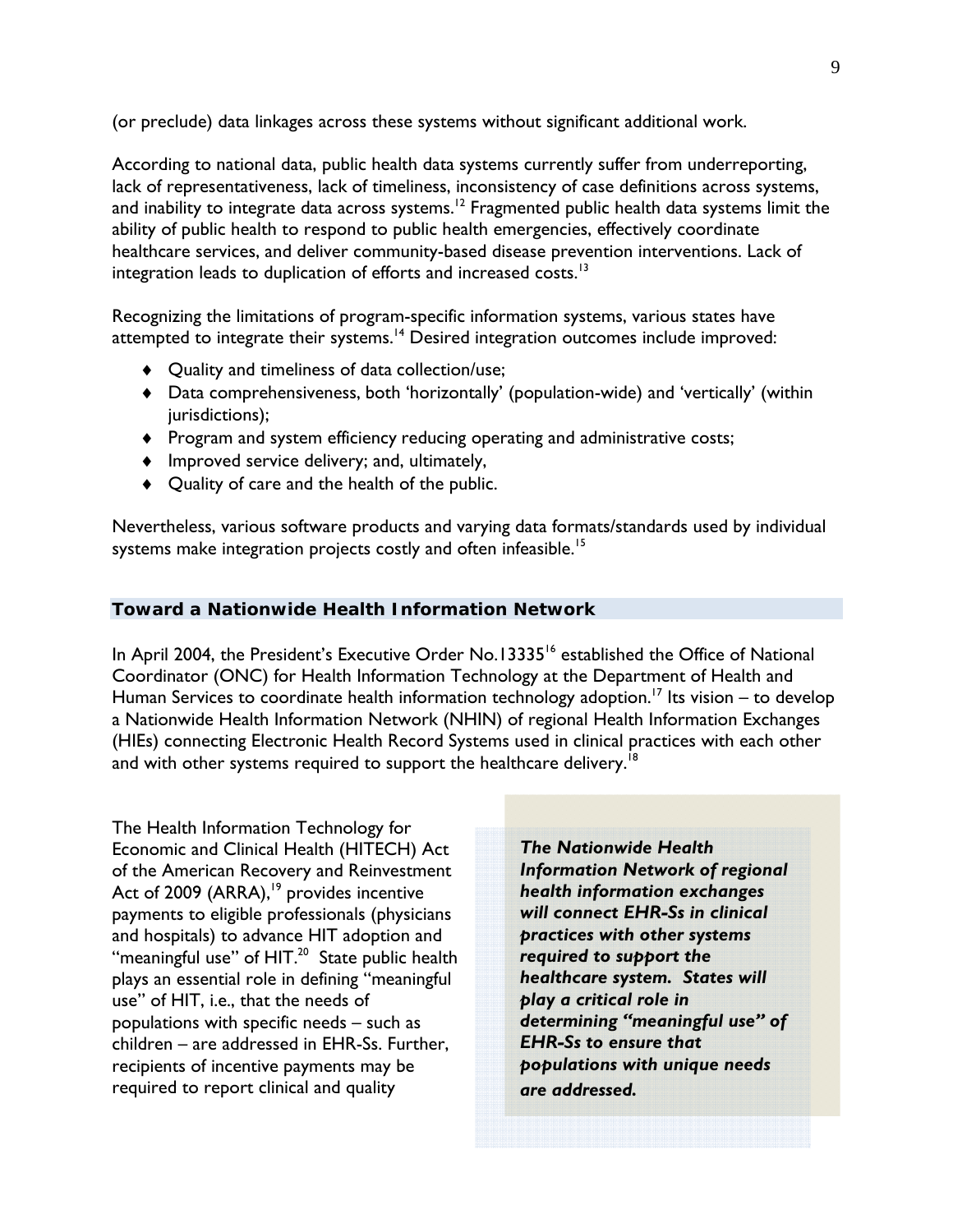measures to demonstrate achievement of "meaningful use" parameters. EHR-S technology adopted under these provisions must also be compatible with state or federal administrative management systems.<sup>21</sup>

## *Public Health Opportunities in a Nationwide Health Information*

The Nationwide Health Information Network initiative has brought public health into the center of national HIT adoption efforts. State and local health agencies are participating in building regional and state-wide information exchanges in their jurisdictions, $^{22}$  defining policies for electronic communication of information within and across jurisdictions, $^{23}$  working with EHR-S vendors to build interoperable, clinical-public health information systems, $^{24}$  and in implementing NHIN demonstration projects.<sup>25</sup>

Public health participation in NHIN initiatives has resulted in improved understanding for other stakeholders (e.g., clinicians, vendors) of public health activities and of program diversity. It has also highlighted public health's critical role in the larger healthcare community.<sup>26</sup> This participation has enabled public health to see itself as a critical partner of the healthcare enterprise whose infrastructure, knowledge, and services are essential, complementary, and irreplaceable in delivering quality care and in protecting the nation's health.

NHIN development efforts also have led to a new paradigm in health information use: to view individual healthcare within a context of the health of the community. This becomes an underlying driver for interoperability of clinical and public health information systems that once functioned as stand-alone systems.<sup>27</sup>

*NHIN development efforts have led to a new paradigm in health information use: to view individual healthcare within a context of the health of the community. This becomes an underlying driver for interoperability of clinical and public health information systems that once functioned as stand-alone systems.* 

*Public health is a critical partner of the healthcare enterprise whose infrastructure, knowledge and services are essential and irreplaceable in delivering quality care and in protecting the nation's health.*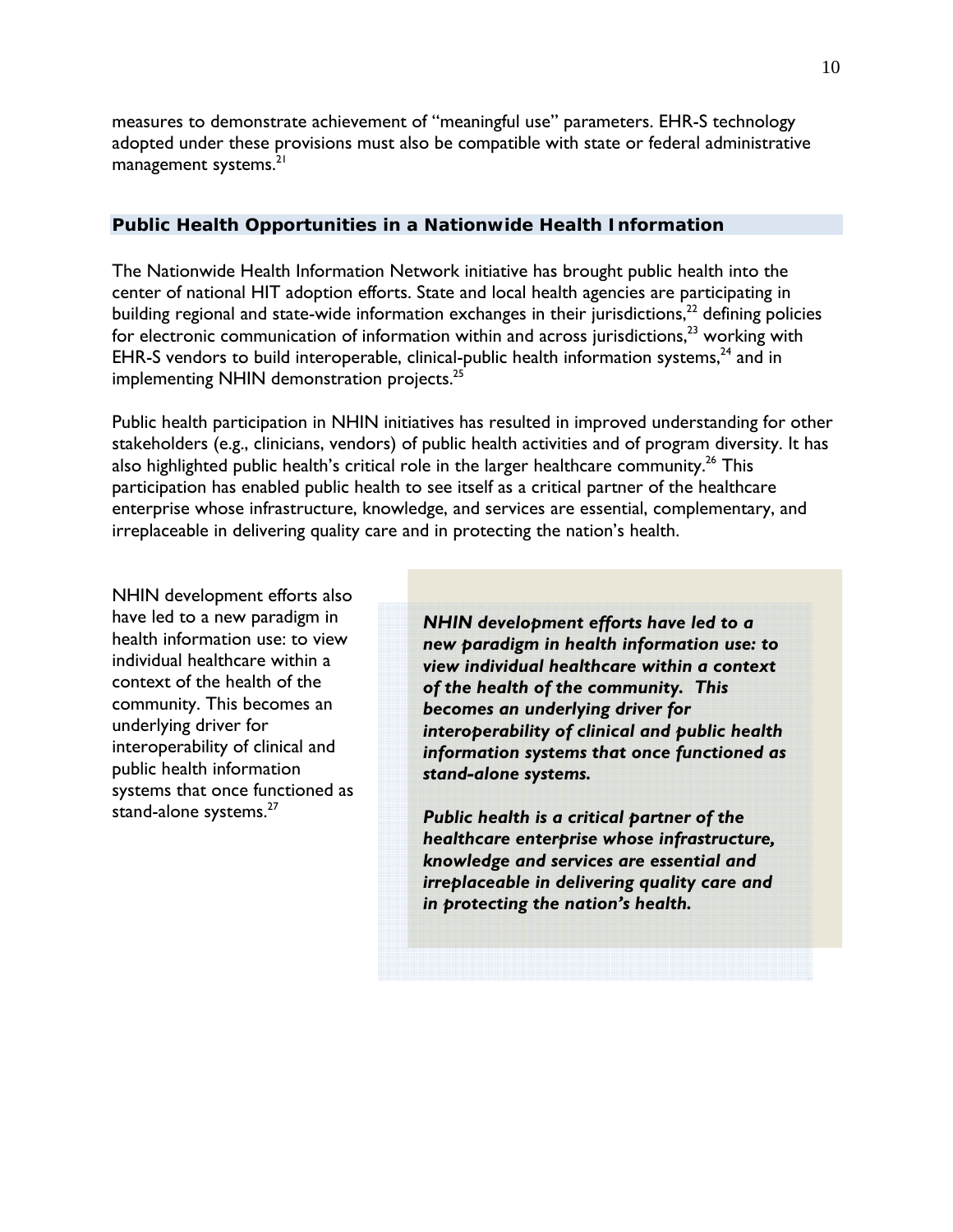#### **Section Health IT Standards: Challenges and 3 Opportunities for Public Health**

Standards are the rules that define how clinical and public health information systems interact and communicate to support electronic exchanges of health information. They are fundamental to health information systems interoperability and the existence of a NHIN.

Standards are developed by standards development organizations, data content committees, and standardization entities through a consensus-based process.<sup>28</sup> Each standards development organization maintains its own committees, workgroups, tiger teams, special interest groups, and processes to support a full array of standards development efforts.

The HITECH Act calls for government leadership in developing standards that allow for the nationwide electronic exchange and use of health information to improve healthcare quality and coordination of care. The Department of Health and Human Services has adopted the *HIT standardization process* as central to its strategies of health data integration, data interchange and systems interoperability.

We define the HIT standardization process in six phases:

- (1) Identify HIT Interoperability Needs and Priorities
- (2) Develop and Maintain Standards
- (3) Select and Harmonize Standards
- (4) Test Standards Interoperability (Trial Implementations)
- (5) Certify Interoperable HIT Products
- (6) Deploy Interoperable HIT Products

Various public and private entities have been created to carry out these phases as follows:

| <b>HIT Standardization Phase</b>                               | <b>HIT Standardization Entity Examples</b>                                                                                                                |
|----------------------------------------------------------------|-----------------------------------------------------------------------------------------------------------------------------------------------------------|
| • Identify HIT Interoperability Needs and<br><b>Priorities</b> | <b>HIT Policy Committee<sup>29</sup> and</b><br><b>HIT Standards Committee30</b><br>(formerly AHIC, American Health Information Community <sup>31</sup> ) |
| ♦ Develop and Maintain Standards                               | Health Level Seven (HL7), 32 SNOMED, 33 LOINC, 34 ASC X1235                                                                                               |
| ♦ Select and Harmonize Standards                               | Health Information Technology Standards Panel (HITSP)36                                                                                                   |
| ◆ Test Standards Interoperability                              | Integrating the Healthcare Enterprise (IHE) <sup>37</sup>                                                                                                 |
| ◆ Certify Interoperable HIT Products                           | <b>Certification Commission for HIT (CCHIT) 38</b>                                                                                                        |
| ◆ Deploy Interoperable HIT Products                            | Users: Clinical and Public Health Community at Large, NHIN                                                                                                |

Each of these entities is working to produce standards-related documents (e.g., use cases, profiles, interoperability specifications, HIT product certification criteria) to ensure systems interoperability. Table 1, below, presents HIT standardization phases, examples of standardization entities and their products.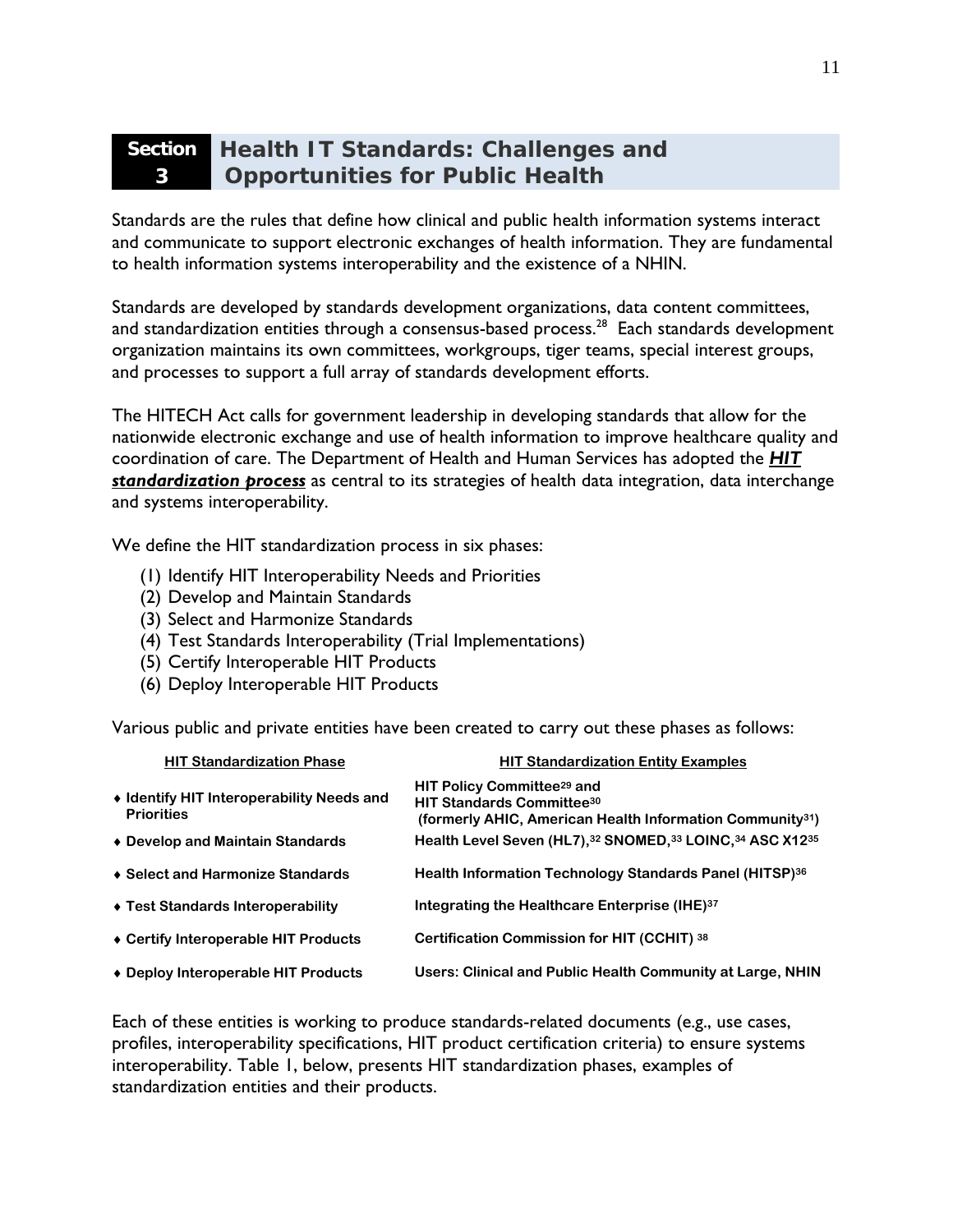| Table 1. Health Information Technology Standardization Phases, Products and Entities <sup>39</sup> |                                                                                                         |                                                                                |                                                                                                                      |                                            |                                            |                                                                            |
|----------------------------------------------------------------------------------------------------|---------------------------------------------------------------------------------------------------------|--------------------------------------------------------------------------------|----------------------------------------------------------------------------------------------------------------------|--------------------------------------------|--------------------------------------------|----------------------------------------------------------------------------|
| <b>HIT</b><br><b>Standardization</b><br><b>Phases</b>                                              | <b>Needs</b><br>&<br><b>Priorities</b>                                                                  | <b>Development</b><br>x.<br><b>Maintenance</b>                                 | <b>Selection</b><br>&<br><b>Harmonization</b>                                                                        | <b>Trial</b><br>Implementation             | <b>Certification</b>                       | <b>Deployment</b>                                                          |
| Goals                                                                                              | <b>What should</b><br>be<br>accomplished?                                                               | What are the<br>standards?                                                     | What<br>standards<br>to use?                                                                                         | <b>Show</b><br>what can be<br>accomplished | Certify<br>standards-<br>based<br>products | <b>Deploy</b><br>standards-<br>based<br>products                           |
| <b>HIT</b><br><b>Standardization</b><br><b>Entities</b>                                            | <b>HIT Policy</b><br><b>Committee</b><br><b>HIT Standards</b><br><b>Committee</b><br>(Formerly<br>AHIC) | <b>SDOs</b><br>(e.g.,<br>HL7, SNOMED<br>(IHTSDO),<br>LOINC,<br><b>ASC X12)</b> | <b>HITSP</b><br><b>IHE</b>                                                                                           | <b>NHIN</b><br><b>IHE</b>                  | <b>CCHIT</b>                               | Proposed<br>IHE &<br><b>PHDSC</b><br><b>Deployment</b><br><b>Workshops</b> |
| <b>Standards</b><br><b>Documents</b>                                                               | <b>Use Cases</b><br>(Description of<br>the health<br>information<br>exchanges)                          | <b>Standards</b>                                                               | Interoperability<br><b>Specifications</b><br><b>Technical</b><br><b>Frameworks</b><br>Integration<br><b>Profiles</b> | Implementation<br><b>Reports</b>           | <b>Certification</b><br>Criteria           | <b>Deployment</b><br><b>Reports</b>                                        |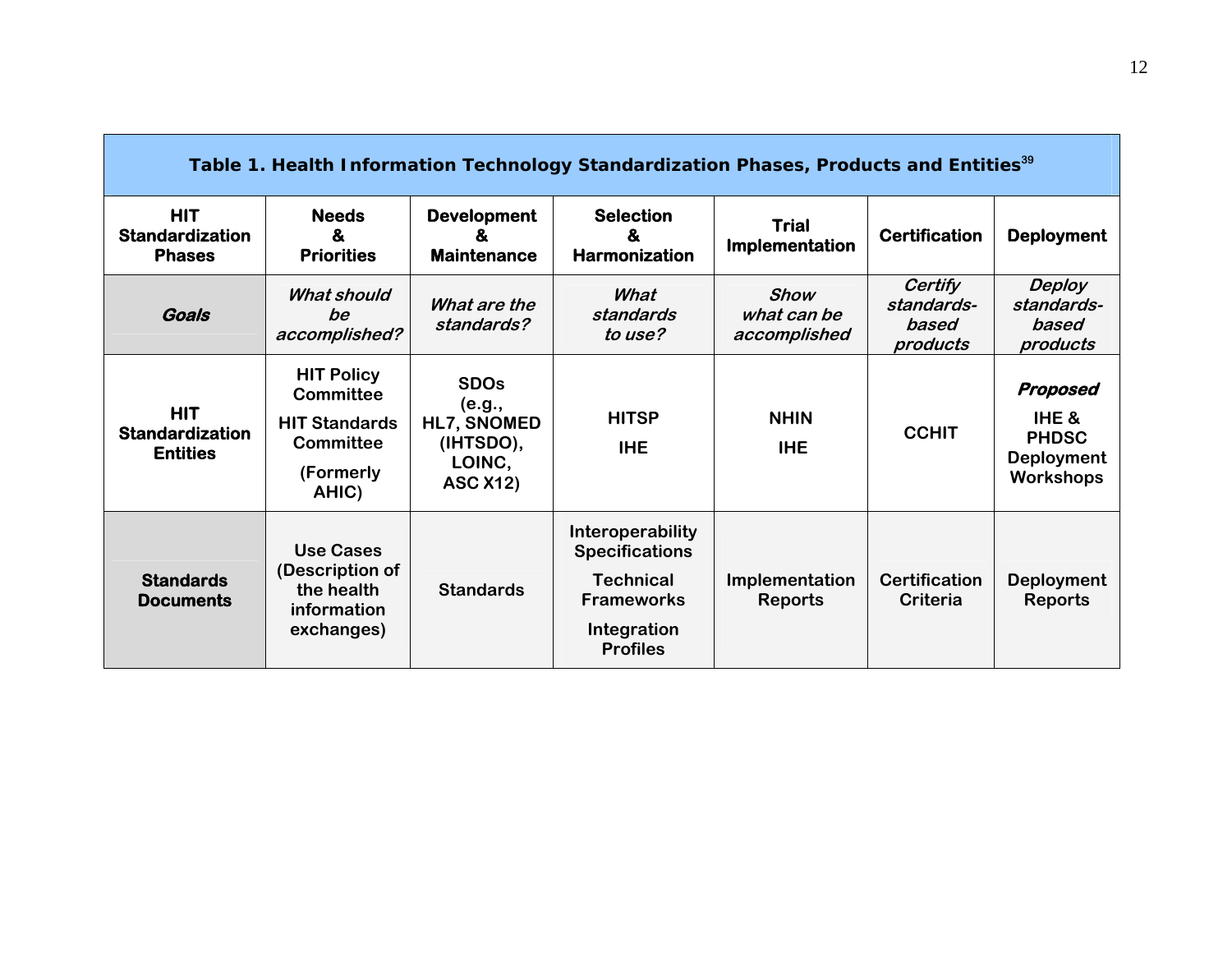The HIT standardization process focuses on the following categories of standards:

- (1) Data Standards (vocabularies and terminologies)
- (2) Information Standards (reference information models)
- (3) Information Exchange Standards (message-based and structured document-based)
- (4) Identifier Standards (e.g., National Provider Identifier (NPI)<sup>40</sup>)
- (5) Privacy and Security Standards (e.g., access control, audit, electronic consent)
- (6) Functional Standards (e.g., work processes, workflow and dataflow models)
- (7) Other Standards (e.g., Internet standards, etc.)

Before the NHIN initiative, HIT standardization's main focus was on data and messaging standards. This included defining (1) data sets and their supporting vocabularies and terminologies (e.g., clinical terminology (SNOMED), laboratory data (LOINC), administrative data (ASC X12)) and (2) ways to send data from one information system to another (HL7). NHIN activities revealed the need to standardize other critical elements of health information exchanges to achieve seamless interoperability between systems such as matching patients' records (identifier standards), assuring confidentiality of health information (privacy and security standards), and understanding work processes of stakeholders involved in information exchanges (functional standards).

*The HITECH Act calls for government leadership to develop and adopt standards that allow interoperable nationwide electronic exchange of health information to improve quality and coordination of care. The Department of Health and Human Services has adopted the HIT standardization process as central to its strategy of addressing the issues of data integration, interchange and systems interoperability.*

## *HIT Standards in Public Health*

As an early adopter of health information technology, public health has long been involved in HIT standardization efforts.<sup>41,42,43,44,45</sup> Nevertheless, HIT standards used today in public health are insufficient to support integration/interoperability of public health information systems within an agency, across agencies, and between clinical and public health information systems.

Public health faces four principal challenges regarding HIT standards:

(1) *Program-Specific Standards* – Program-specific adoption of HIT has resulted in programspecific standards (e.g., standards for immunization,  $46$  cancer,  $47$  maternal and child health,  $48$ and communicable diseases). Standardization efforts in these programs are often led by professional associations<sup>49,50</sup> and/or expert groups;<sup>51</sup>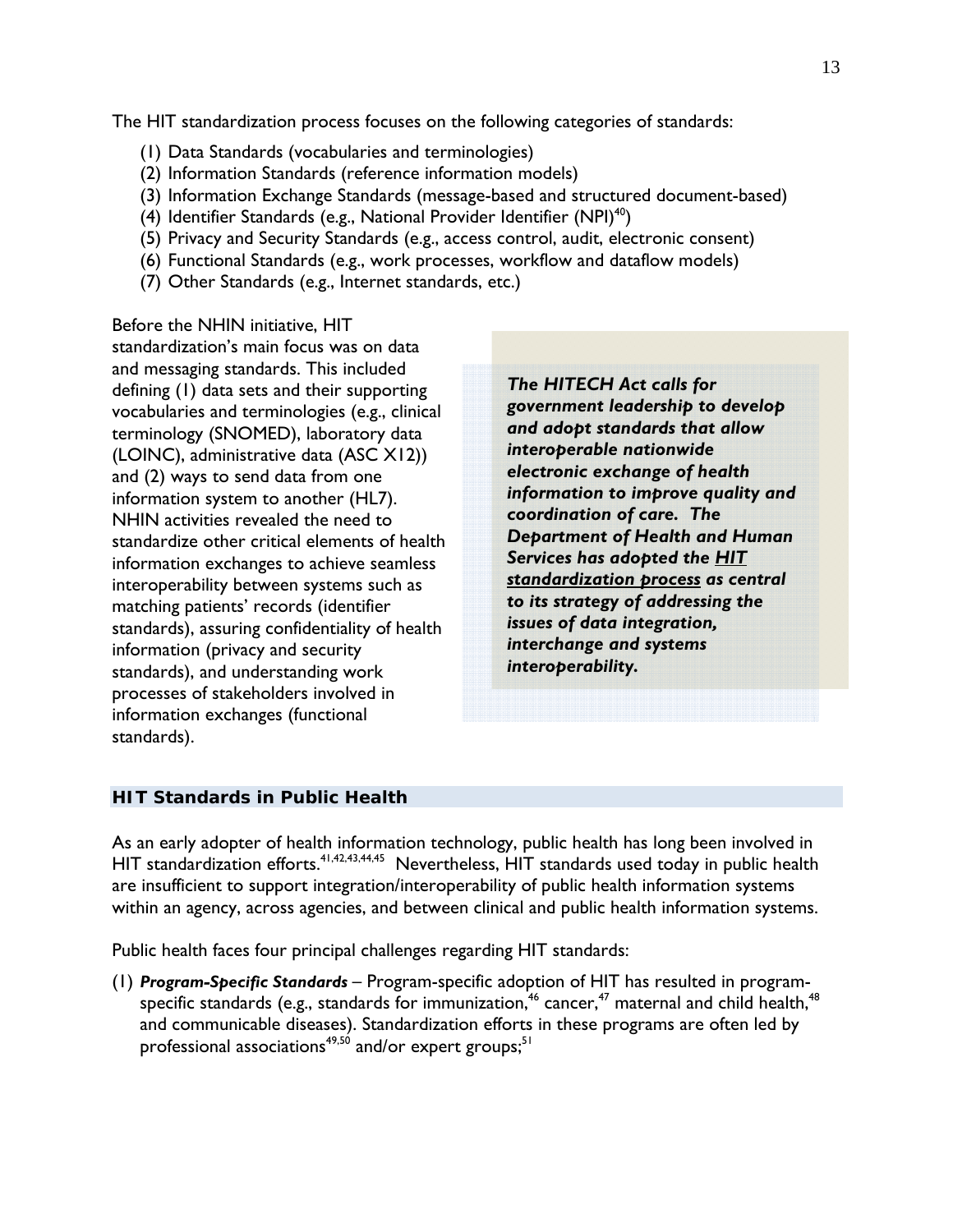- (2) *Proprietary Standards* Some public health programs use proprietary standards (e.g., data collection forms, vocabularies, etc.) for their systems; $52$
- (3) *Jurisdiction-Specific Standards* Various jurisdictions have developed standards that are mandatory for public health programs in those jurisdictions;<sup>53</sup> and
- (4) *Federal Agency-Focused Standards* Federal agencies leading many program-specific standardization efforts, (e.g., Centers for Disease Control and Prevention (CDC) in immunization, cancer, communicable diseases, vital statistics; Health Resources and Services Administration (HRSA) in maternal and child health; Agency for Healthcare Research and Quality (AHRQ) in healthcare quality reporting). In addition to being programspecific, federal standards often focus on aggregate-level data (population-level) reported to federal agencies rather than on individual patient-level data needed by state and local health departments for case investigation and management, care coordination, and health education.

*Today, public health information systems use program-specific or proprietary or jurisdictionspecific standards. Standards developed by federal agencies may not fully support the needs of local and state health departments in electronic health information exchanges with clinical settings in their jurisdictions.* 

## *Public Health Involvement in HIT Standardization*

To be interoperable, HIT applications need effective standards that support *all* stakeholders participating in information exchanges, i.e., clinicians, public health agencies, laboratories, pharmacies, and others. Public health must examine its role and HIT standards needs within the broader context of the continuum of care, as well as, public health's functions and services across various programs and levels of government. This is fundamental to "ensure that public health business and operating needs are taken into account when developing interoperable standards; and, therefore, to ensure that public health information systems can interoperate with other systems within public health and healthcare, in general."<sup>54</sup>

"Coordinated, collective action is required at almost every level of the healthcare system to realize the full benefits of HIT. This makes it unlikely that individual actors, pursuing their own self-interests, would be able to take the full advantage of HIT. The importance of *collective action* is most apparent in securing effective communication – so-called interoperability – across providers of care in the United States" – David Blumenthal, National Coordinator for  $HIT<sup>55</sup>$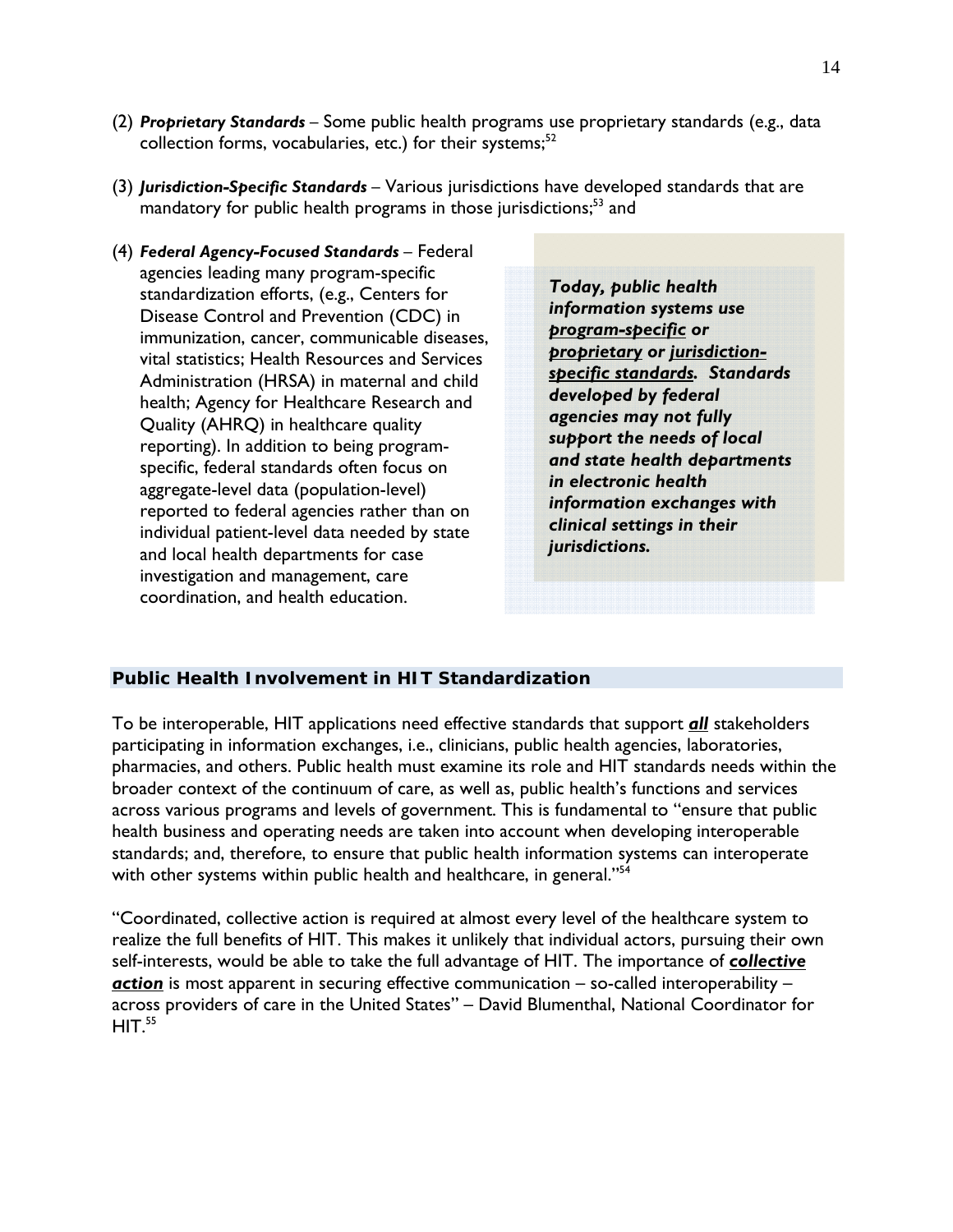Public health needs can only be communicated effectively to standards developers, and, in turn, built into standards, if public health professionals who know these needs participate in the HIT standardization process. To date, public health professionals have achieved significant success advocating inclusion of public health needs and priorities in the national HIT agenda. Specifically, participation of public health professional associations (the Association of State & Territorial Health Officers (ASTHO), the National Association of City & County Health Officers (NACCHO), the American Public Health Laboratory Association (APHL) and the Council for State and Territorial Epidemiologists (CSTE)) at the American Health Information Community during 2005-2008 helped develop several national public health Use Cases such as *Biosurveillance*, *Immunization and Emergency Response*, *Public Health Case Reporting*, *Newborn Screening* and *Maternal and Child Health.56* These national Use Cases serve as a common description of health information exchange needs across public health programs and clinical care, and, accordingly, lay the groundwork for developing interoperable, standardized HIT products.

The selection of interoperable HIT standards for these public health use cases at the Health Information Technology Standards Panel (HITSP) demonstrated that, in addition to an advocacy role, there is a critical need for public health professionals – especially those from state and local agencies – to be directly involved in the downstream of HIT standards selection, harmonization and trial implementation; development of the certification criteria for interoperable HIT products; and deployment of standardbased HIT applications (Table 1). While a number of public health professionals have consistently participated in HITSP activities, public health, especially at the state and local level, continues to be under-represented in these efforts.

*Public health has had success advocating its needs/interests in the national HIT agenda, i.e., several public health use cases in the 2005- 2009 AHIC agenda, public health reporting capabilities in the criteria for meaningful use of HIT.* 

*Now, there is a critical need for public health professionals – especially from state and local agencies – to be directly involved in the downstream of HIT standardization – standards selection, harmonization, and trial implementation; development of the certification criteria for interoperable HIT products; and deployment of standard-based HIT applications.* 

Table 2 and Figure 2 illustrate the current level of public health participation in the HIT standardization process.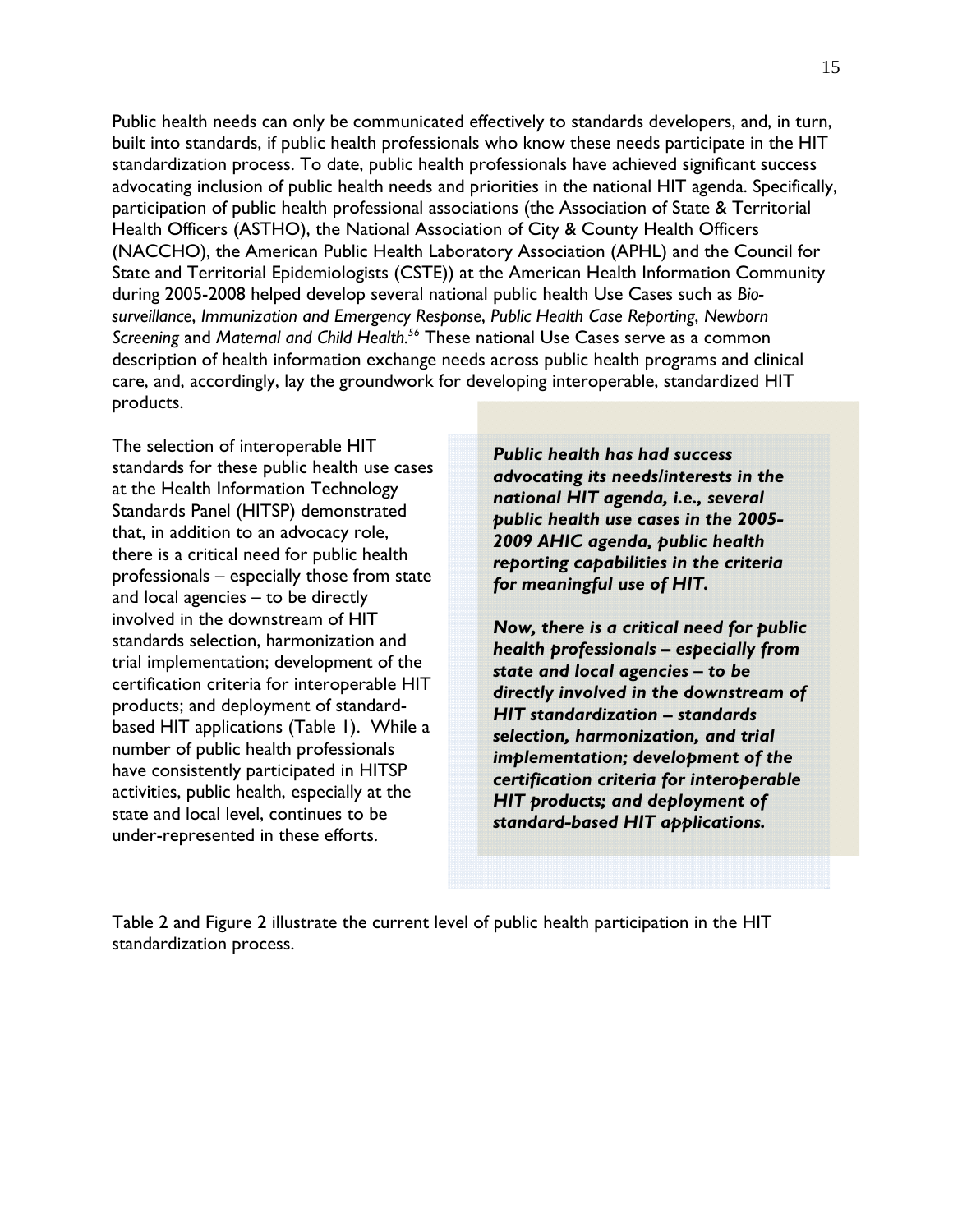| Table 2. Public Health Participation in HIT Standardization*       |                                                                                                            |                                                |                |                                                                                                                              |                                                                         |  |
|--------------------------------------------------------------------|------------------------------------------------------------------------------------------------------------|------------------------------------------------|----------------|------------------------------------------------------------------------------------------------------------------------------|-------------------------------------------------------------------------|--|
| <b>HIT</b>                                                         | <b>HIT Standardization</b><br>Entity                                                                       | <b>Public Health Participation</b>             |                |                                                                                                                              |                                                                         |  |
| <b>Standardization</b>                                             |                                                                                                            | <b>Total Number of</b><br><b>Public Health</b> |                | <b>Number of Persons by</b>                                                                                                  |                                                                         |  |
| <b>Phase</b>                                                       |                                                                                                            | Organizations,                                 | Organizations, | <b>Public Health</b>                                                                                                         |                                                                         |  |
|                                                                    |                                                                                                            | N                                              | N(%            | Organization, N                                                                                                              |                                                                         |  |
| <b>Needs</b>                                                       | <b>HIT Policy</b><br>Committee**                                                                           | 20                                             | 2(10)          | <b>Federal Agencies</b><br><b>State Public Health</b><br><b>Local Public Health</b><br><b>Prof. Associations</b>             | 1<br>$\bf{0}$<br>1<br>$\bf{0}$                                          |  |
| <b>Identification &amp;</b>                                        |                                                                                                            |                                                |                | Academia***                                                                                                                  | 1                                                                       |  |
| <b>Priorities Setting</b>                                          | <b>HIT Standards</b><br>Committee                                                                          | 23                                             | 1(4)           | <b>Federal Agencies</b><br><b>State Public Health</b><br><b>Local Public Health</b><br><b>Prof. Associations</b><br>Academia | $\bf{0}$<br>$\bf{0}$<br>$\bf{0}$<br>1<br>$\pmb{0}$                      |  |
| <b>Standards</b><br>Development &<br><b>Maintenance</b>            | <b>Health Level Seven</b><br>(HL7)                                                                         | 503                                            | 27(5)          | <b>Federal Agencies</b><br><b>State Public Health</b><br><b>Local Public Health</b><br><b>Prof. Associations</b><br>Academia | $\overline{\mathbf{7}}$<br>12<br>5<br>3<br>$\bf{0}$                     |  |
| <b>Standards</b><br>Selection &<br><b>Harmonization</b>            | <b>Health Information</b><br><b>Technology</b><br><b>Standards Panel</b><br>(HITSP)                        | 641                                            | 30(5)          | <b>Federal Agencies</b><br><b>State Public Health</b><br><b>Local Public Health</b><br><b>Prof. Associations</b><br>Academia | $\overline{10}$<br>4<br>3<br>$\overline{\mathbf{z}}$<br>$6\phantom{1}6$ |  |
| <b>Standards Trial</b><br>Implementation                           | Integrating the<br><b>Healthcare</b><br>Enterprise (IHE)                                                   | 251                                            | 7(3)           | <b>Federal Agencies</b><br><b>State Public Health</b><br><b>Local Public Health</b><br><b>Prof. Associations</b><br>Academia | $\overline{1}$<br>3<br>$\bf{0}$<br>3<br>$\bf{0}$                        |  |
| <b>Standardized</b><br><b>HIT Products</b><br><b>Certification</b> | <b>Certification</b><br><b>Commission for</b><br><b>Health Information</b><br><b>Technology</b><br>(CCHIT) | 341                                            | 3(1)           | <b>Federal Agencies</b><br><b>State Public Health</b><br><b>Local Public Health</b><br><b>Prof. Associations</b><br>Academia | $\pmb{0}$<br>1<br>$\pmb{0}$<br>$\mathbf 2$<br>$\mathbf 0$               |  |
| <b>Total Number of Organizations</b>                               |                                                                                                            | 1780                                           | 70(4)          | <b>Federal Agencies</b><br><b>State Public Health</b><br><b>Local Public Health</b><br><b>Prof. Associations</b><br>Academia | 18<br>20<br>9<br>16<br>$\overline{7}$                                   |  |

\* Based on the total number of participating organizations as of December 1, 2009.

\*\* In addition to two public health professionals (1-Local public health; 1-Academia) - members of the HIT Policy Committee, two more public health professionals (1-Local and 1-State public health) participate in the HIT Policy Committee Working Groups.

\*\* Academia refers to Schools of Public Health only.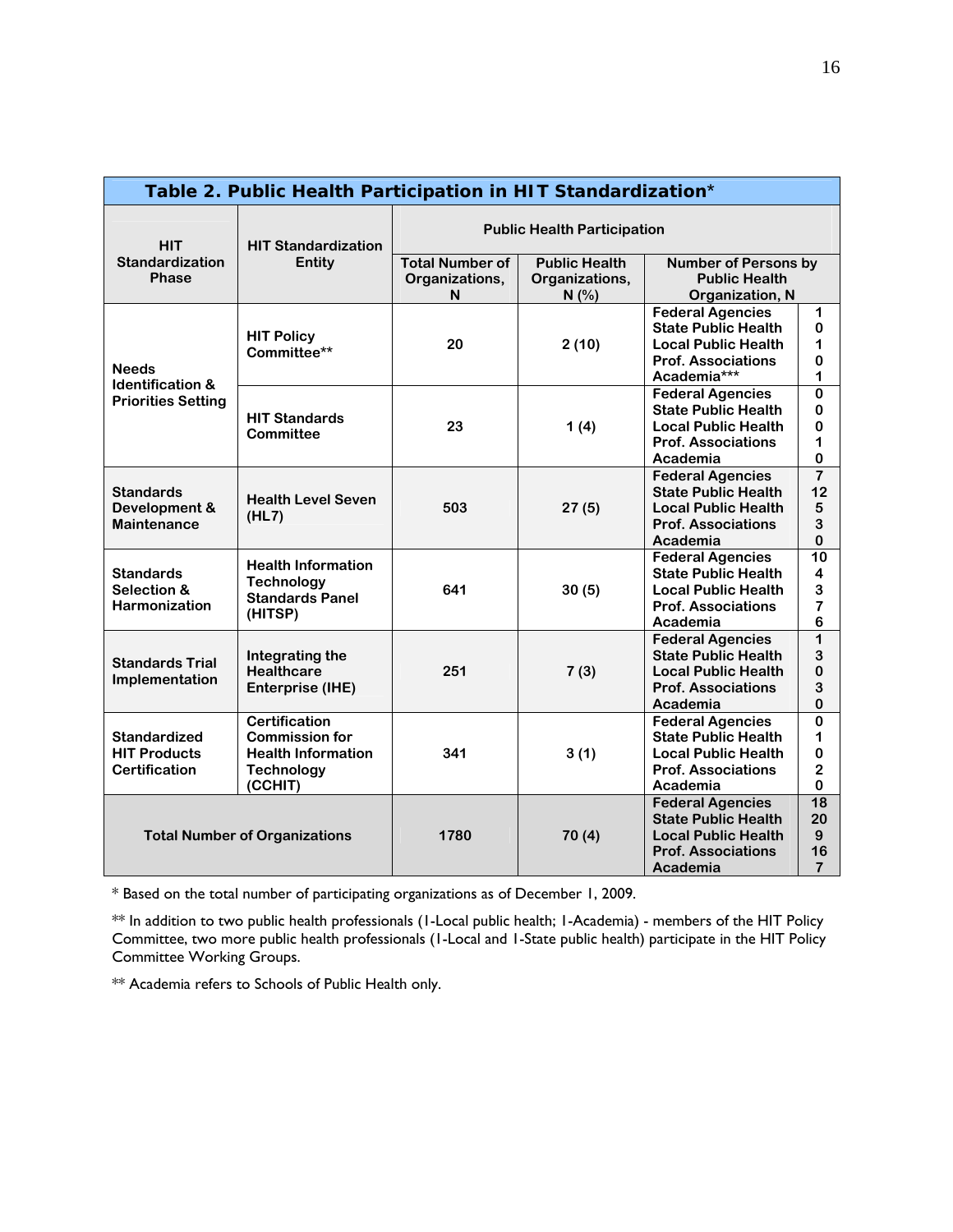

Fig.1. Public Health Participation in HIT Standardization

The public health voice in the national HIT standardization continues to be weak and uncoordinated, representing the needs of only a particular program or organization that often conflict with those of the other programs and organizations. Lack of broader public health representation and coordination delays interoperable standards or creates standards that do not serve public health needs at large.

Today, the total number of public health organizations involved is 69, or just 4 % of all participating organizations (N=1779). For example:

- ◆ Only one local public health representative participates in the *HIT Policy Committee.* Only one public health representative participates in the *HIT Standards Committee* – national committees that set policy and standards priorities for HIT;
- ◆ Twelve state and five local public health agencies (24% of all state and 0.2% of all local public health agencies) have a representative in *HL7,* an organization that develops

*The public health voice in the national HIT standardization continues to be weak and uncoordinated. Lack of broader public health representation and coordination in the HIT standardization delays interoperable standards or creates standards that do not serve public health needs.* 

*Coordinated participation of public health representatives in the national HIT standardization entities is critical to assure that public health needs are met in the standard-based interoperable HIT products.*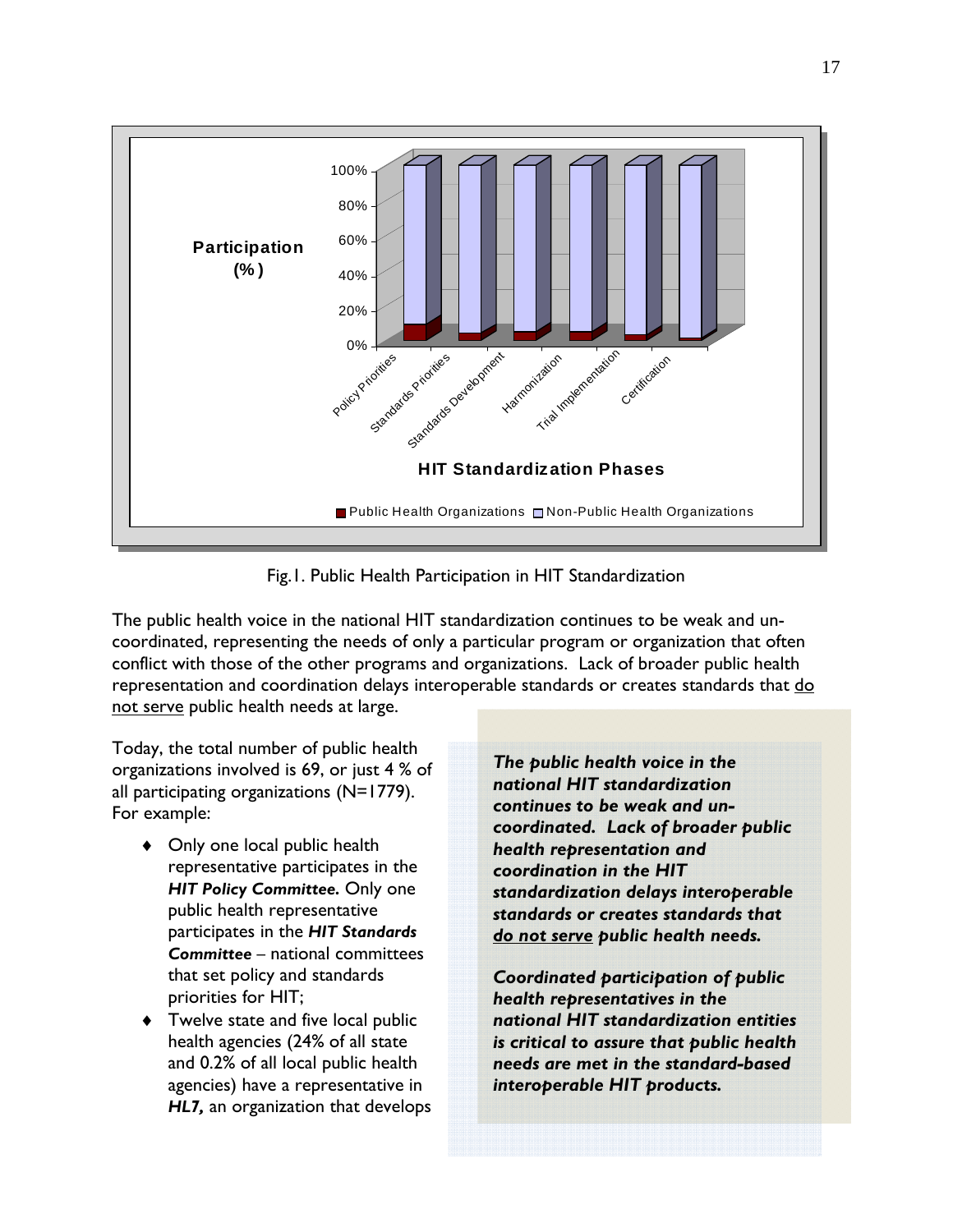health information exchange standards (messaging standards and others). HL7 maintains 46 various committees. At best, the 17 participating state and local public health agencies delegate 1-2 persons per agency to attend the meetings. This means one public health professional per about 3 committees;

- Four state public health agencies (8% of state public health agencies) and three local public health agencies (0.1% of local public health agencies) participate in *HITSP* – the national HIT standards harmonization entity; and
- One state public health agency (2% of state public health agencies) and none of the local public health agencies participate in *CCHIT* – the national HIT product certification entity.

Those who participate in the HIT standardization process usually have detailed knowledge in a particular public health program or area and may not effectively represent the entire scope of public health needs/interests.

Lack of participation of state and local public health representatives in national HIT standardization efforts (Table 2) ultimately means that public health's needs for interoperable information systems may not be met in standards-based HIT products. Standards developers will not know or consider public health's needs when developing HIT standards and standard-based HIT products.

*Lack of participation of state and local public health in national HIT standardization may result in HIT products that do not meet public health's needs.* 

## *Public Health in HIT Standardization: Barriers and Opportunities*

To assure representation from state and local public health agencies in national HIT standardization, it is important to address barriers to public health's participation and the risks of non-participation. We have identified five barriers to participation:<sup>57</sup>

- *Lack of awareness* of the benefits of participating in HIT standardization efforts/entities;
- *Difficulty in identifying standardization entities* that provide the greatest opportunity for addressing state and local public health needs;
- *Limited ability to be involved* in national efforts as state and local agencies serve particular jurisdictions or reflect limited knowledge of needs in other jurisdictions, programs, and levels of public health;
- *Lack of technical knowledge and informatics skills* to participate in the technical dialogue and to effectively translate public health needs into technical HIT standards;
- *Lack of funding* to support basic participation, such as travel to meetings.

HIT standards are **complex** (numerous standards developed by numerous standard development entities), **technically-challenging** (it's an advanced computer science field) and **political** (standards serve needs of those who develop them).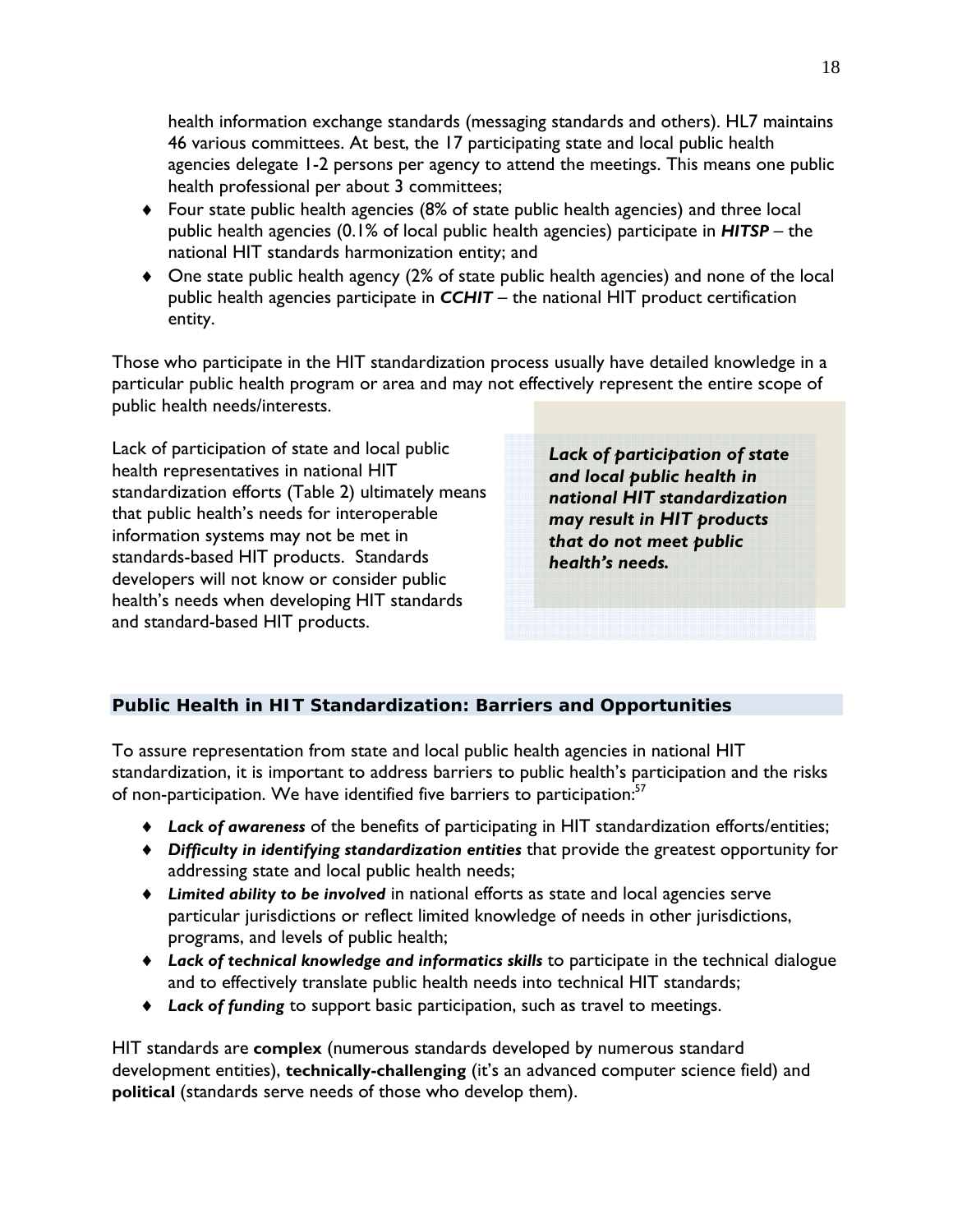Public health agencies must decide how best to navigate this challenging world and decide:

- *(1) Why participate?*
- *(2) Where should public health participate?*
- *(3) What interests should be brought to the HIT standardization table(s)?*
- *(4) Is public health prepared to participate and who should participate?*
- *(5) How much will participation cost and how should it be funded?*
- *(6) How should public health participation be coordinated?*

By answering these questions below we propose ways to overcome the five barriers to state and local public health participation in HIT standardization, thus helping to harmonize HIT standards for public health information systems and to integrate those systems into regional and nationwide health information exchanges under a NHIN.

## *Why Participate in National HIT Standardization/Risks of Non-participation*

Limited or non-participation by state and local public health representatives in national HIT standardization ultimately means that public health needs for interoperable clinical and information systems are not served in the standard-based certified HIT products. This, in turn:

- *Threatens public health data gathering activities* as fragmented public health information systems are unable to receive data electronically from EHR systems;
- *Diminishes effectiveness of public health interventions* as underreporting caused by the inability to receive/exchange data electronically – reduces timeliness and effectiveness of public health services and responses, negatively affecting public safety;
- *Diminishes efficiency* of public health operations due to continued redundancy of data gathering across programs and encourages outdated information technology;
- *Reduces ability to communicate public health information back to clinicians* electronically in real-time to inform clinical decisions (e.g., population health status and disease surveillance reports; information about public health resources; public health guidelines and recommendations; health educational materials);
- *Jeopardizes adoption of modern interoperable HIT applications in public health*, as these applications lack functionality needed to address public health needs;
- *Jeopardizes achieving NHIN populationlevel goals* as public health lacks the capacity to participate in electronic regional and nationwide health information exchanges with clinicians and cannot effectively provide population health information;
- *Minimizes the potential of state and local public health entities to receive funding from federal and other sources* that will likely mandate use of interoperable HIT products*.*

*Public health needs can only be communicated effectively to standards developers, and, in turn, built into standards, if public health professionals who know these needs participate in the HIT standardization.*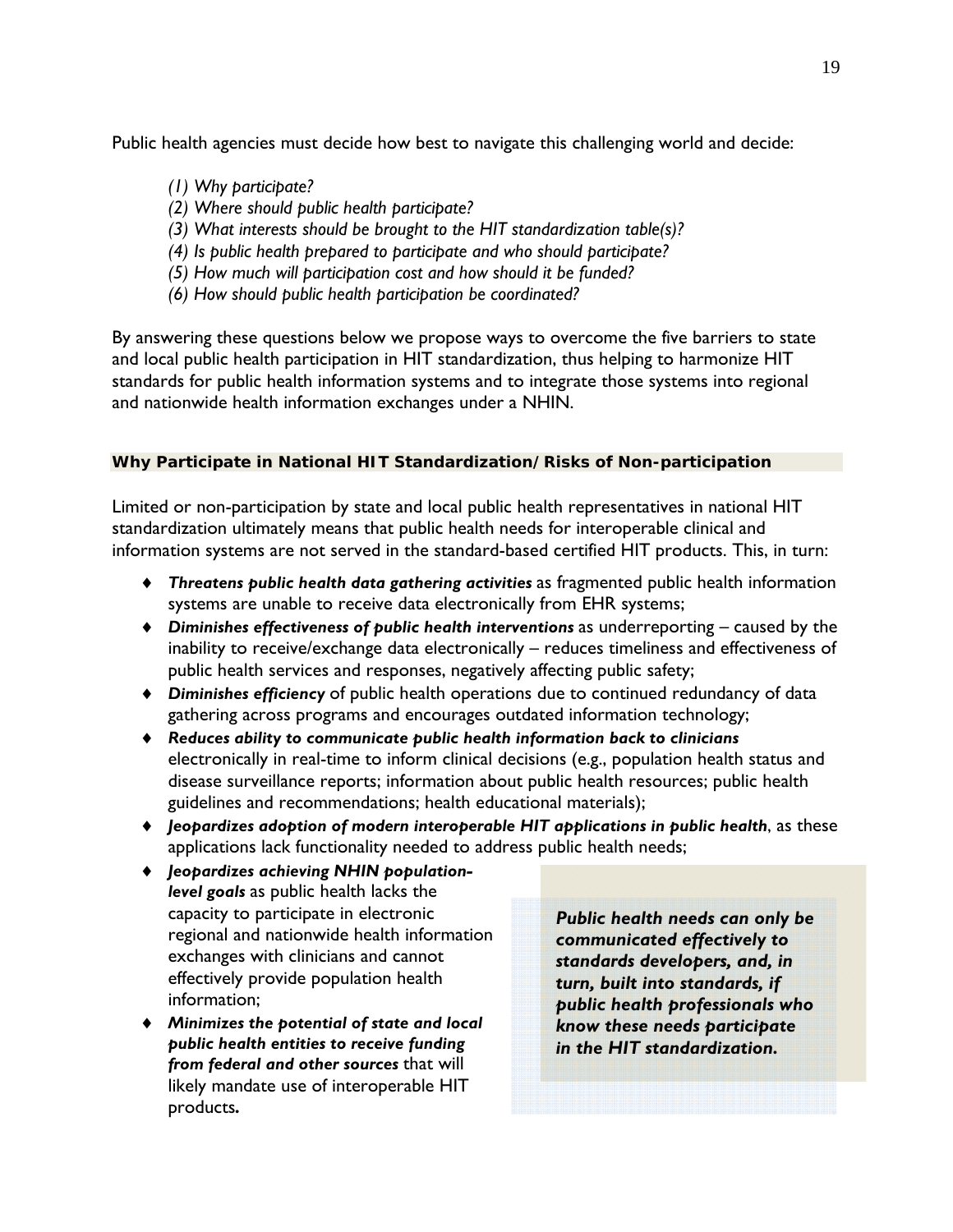The following HIT standardization entities (Table 1) are critical for state and local public health participation to assure that public health needs are addressed in national standards:

- *HIT Policy Committee* recommends policies to the Office of National Coordinator (ONC) for the development and adoption of NHIN
- *HIT Standards Committee* defines national HIT standards priorities
- *ASC X12, SNOMED (IHTSDO), LOINC* and others defines data standards
- *Health Level Seven (HL7)*  defines information exchange standards
- *Health Information Technology Standards Panel (HITSP)* selects and harmonizes standards
- ◆ Integrating the Healthcare Enterprise (IHE) harmonizes standards and demonstrates standard-based HIT solutions (trial implementation), and
- *Certification Commission for Health Information Technology (CCHIT)* and other certification bodies as they emerge – certifies standard-based HIT products.

## *What Public Health Interests Should be Brought to the Standards Table?*

## **Addressing Jurisdictional Needs**

State and local public health agencies serve populations of particular jurisdictions that create their own healthcare laws, regulations, policies, and practices<sup>58</sup> resulting in state-specific reporting requirements to public health agencies<sup>59</sup> and varying levels of health information privacy protection. This, in turn, affects how HIT is used *within* jurisdictions.<sup>60</sup> Only if standards developers are aware of jurisdiction-specific differences can they develop suitable technical solutions to ensure systems interoperability. Standards developed by federal agencies, for

example, may not work at state and local levels if they do not reflect jurisdictionspecific needs.

Participation in national HIT standardization efforts currently may be viewed as "outside" the interests and authority of state and local governments. However, only through their participation can standards developers meet jurisdiction-specific public health's needs in standards-based "meaningful" EHR-Ss.

*Participation in national HIT standardization efforts currently may be viewed as "outside" the interests and authority of state and local governments. However, only through their participation can standards developers meet jurisdiction-specific public health's needs in standards-based "meaningful" EHR-Ss.*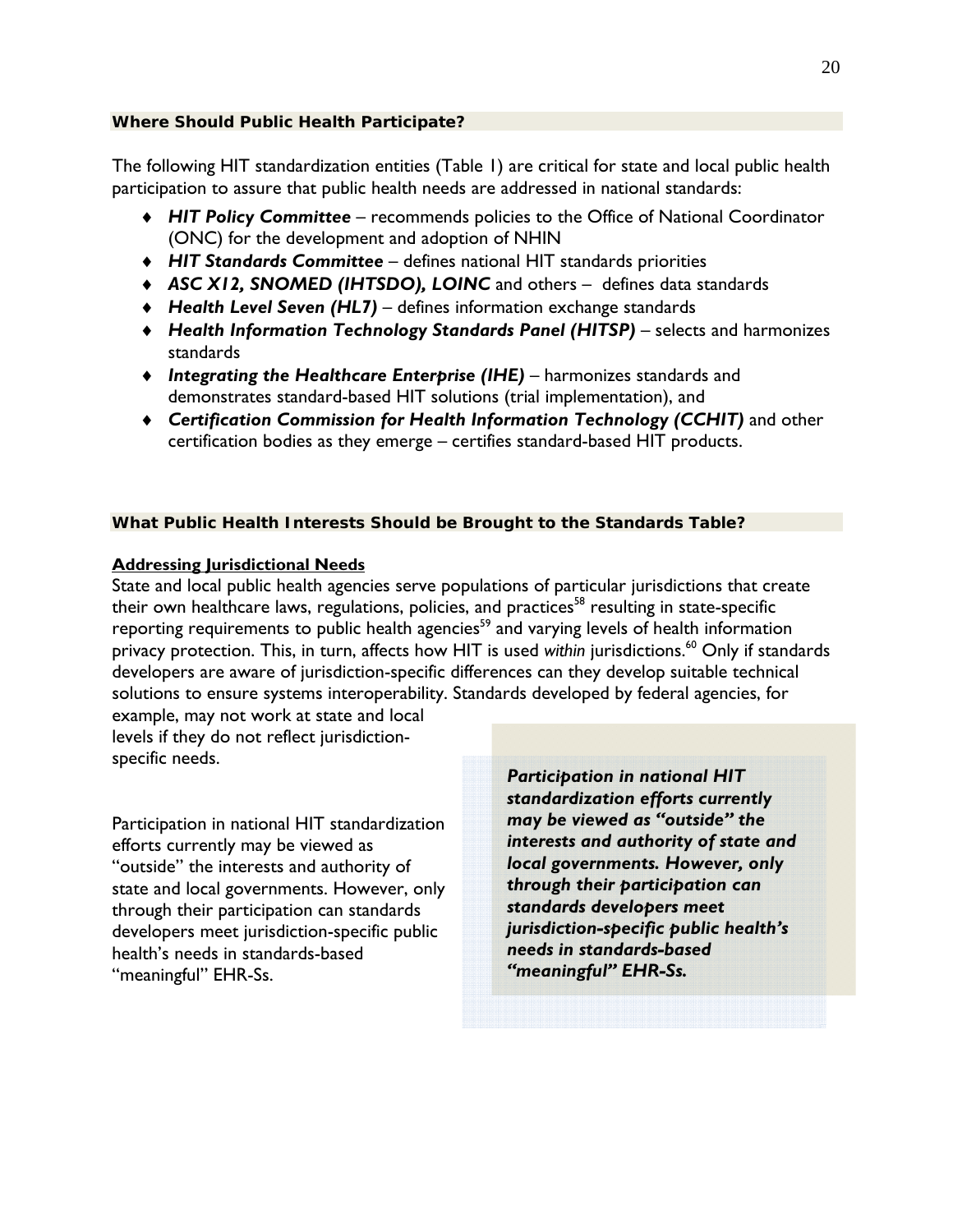## **Addressing Program-Specific Needs**

State and local public health agencies serve populations through various programs (e.g., immunization, vital registration, communicable disease surveillance) each with specific data needs supported by programmatic information systems (e.g., immunization information systems, vital registries, communicable diseases registries). Today, when public health agencies are actively involved in planning and building regional health information exchanges, they are under pressure to decide how various programmatic information systems can interoperate with each other and regional health information exchanges.

National HIT standards harmonization efforts at HITSP, and international efforts at IHE, are aimed at addressing the same issues of noninteroperability across healthcare information systems (e.g., clinical systems, laboratory systems, pharmacy systems, payor systems and other). Learning about interoperability challenges in healthcare systems and the ways those challenges are being overcome can help public health prevent costly and ineffective implementations, as well as help transition public health from proprietary, programspecific standards to interoperable HIT standards within its agencies.

Public health professional associations have played a critical role in HIT standardization efforts in their program-specific interest areas.

*Participation of public health professional organizations in national HIT standardization entities on behalf of their constituents brings programmatic expertise to the standardization effort and strengthens the voice of public health.* 

*It is important for state and local public health agencies to continue their involvement in the standardization activities of various professional organizations to assure that public health's programmatic interests are addressed in HIT standards and ultimately in standards-based HIT products.* 

Some examples include:

| $\bullet$ Immunization     | American Immunization Registry Association (AIRA)                                      |
|----------------------------|----------------------------------------------------------------------------------------|
| $\triangle$ Laboratory     | Association of Public Health Laboratories (APHL)                                       |
| ◆ Epidemiology &           | Council for State and Territorial Epidemiologists (CSTE)                               |
| <b>Disease Reporting</b>   |                                                                                        |
| $\triangle$ Cancer         | North-American Association of Central Cancer Registries (NAACCR)                       |
| ♦ Vital Statistics         | National Association for Public Health Statistics and Information Systems<br>(NAPHSIS) |
| $\triangleleft$ Healthcare | National Association of Health Data Organization (NAHDO)                               |
| Management                 | American Health Information Management Association (AHIMA)                             |

These organizations help state and local public health programs develop common data sets and information exchange standards for programmatic public health information systems across the United States. They also play an important role in coordinating state and local needs with those of federal agencies in their area of interest.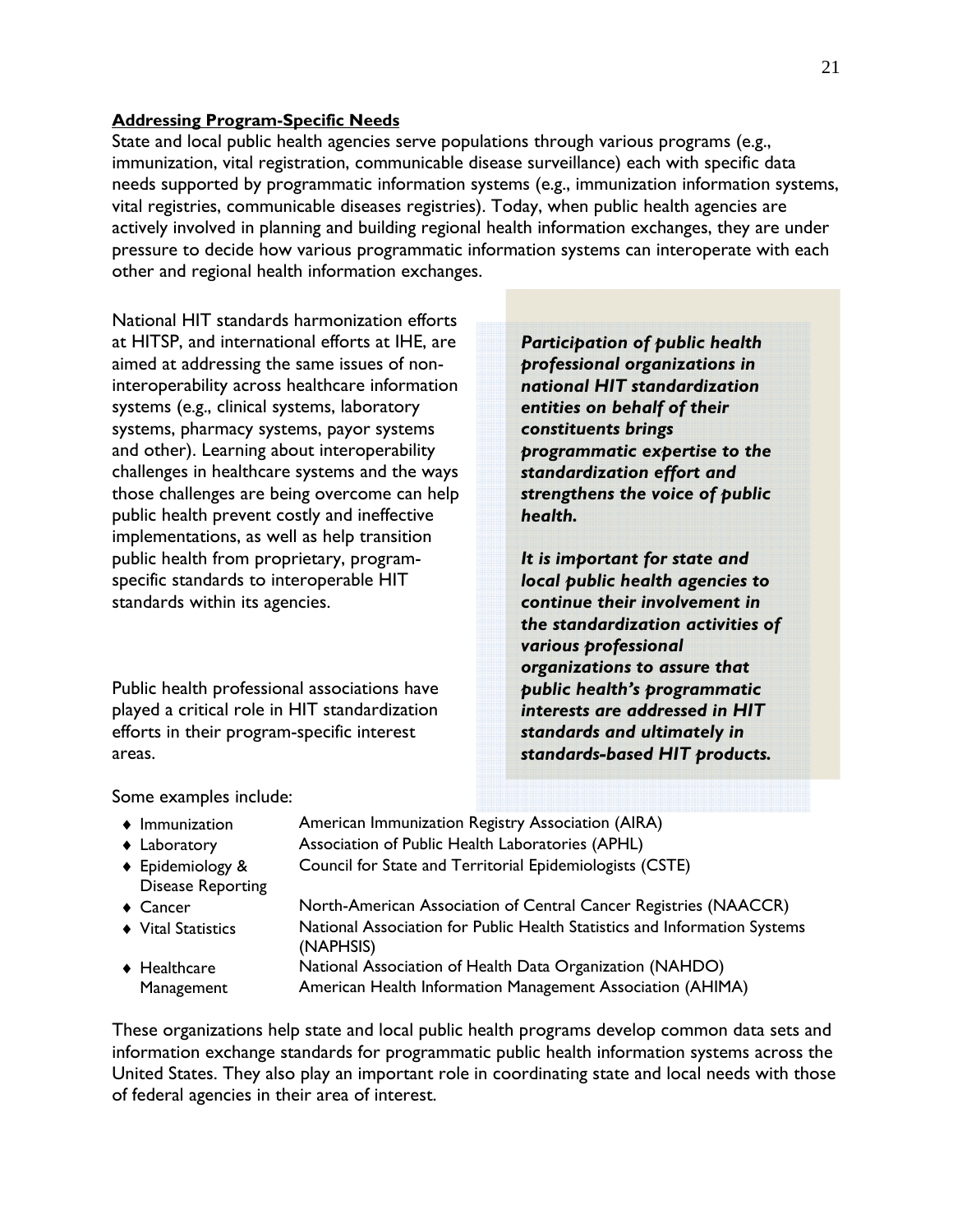To further serve their constituents, several professional associations have sought to harmonize program-specific standards with the nationally-adopted interoperability standards by participating in HITSP and  $IHE<sup>61</sup>$  (Table 2).

The existing opportunity is to take jurisdictionspecific and program-specific needs and harmonize them across public health, within an agency and between public health agencies across jurisdictions.

Participation of state and local public health agencies in HIT standardization entities helps inform these entities about jurisdiction-specific and program-specific needs and challenges related to adoption of national interoperability standards, thus helping the national process become more robust and responsive to state and local needs, assuring broader adoption of "meaningful" standards-based HIT products. Only then can EHR-Ss be interoperable truly with public health information systems, such that systems support the needs of both clinicians and public health practitioners in local, state, and nationwide health information exchanges.

*Participation of state and local public health agencies in HIT harmonization entities helps inform these entities about agency-specific and program-specific needs and challenges related to national interoperability standards, thus helping the national process become more robust and responsive to state and local needs, assuring broader adoption of "meaningful" standardsbased HIT products.*

## *Is Public Health Ready to Participate and Who Should Participate?*

Standards are developed by highly-trained IT professionals, mostly HIT vendors. For example, 215 vendor organizations (43% of total) participate in developing standards at HL7 compared to 27 public health organizations  $(5\%)$ .<sup>62</sup> Public health professionals involved in national HIT standardization efforts are expected to explain public health needs for interoperable information systems. They are expected to fully participate in the development and review of vastly technical standards documents (e.g., use cases, technical frameworks, technical specifications, integration profiles, and interoperability specifications), even though these public health professionals come from non-IT backgrounds. They are expected to understand, speak, and critique the IT "language" of these documents comprised of diagrams, models, and acronyms often foreign to non-IT audiences.

During the last decade, public health professionals have become more active in developing the discipline of Public Health Informatics – a newly emerging field that deals with the use of data, information, and knowledge in public health. $63,64$  Schools of public health have been developing informatics training courses and programs to expand professional expertise.<sup>65</sup> CDC Public Health Informatics Training<sup>66</sup> and CDC Centers for Excellence in Public Health Informatics<sup>67</sup> also have been advancing public health informatics curricula. Though the number of graduates from these programs is growing, the demand for informaticians capable to participate in HIT standardization is largely unmet.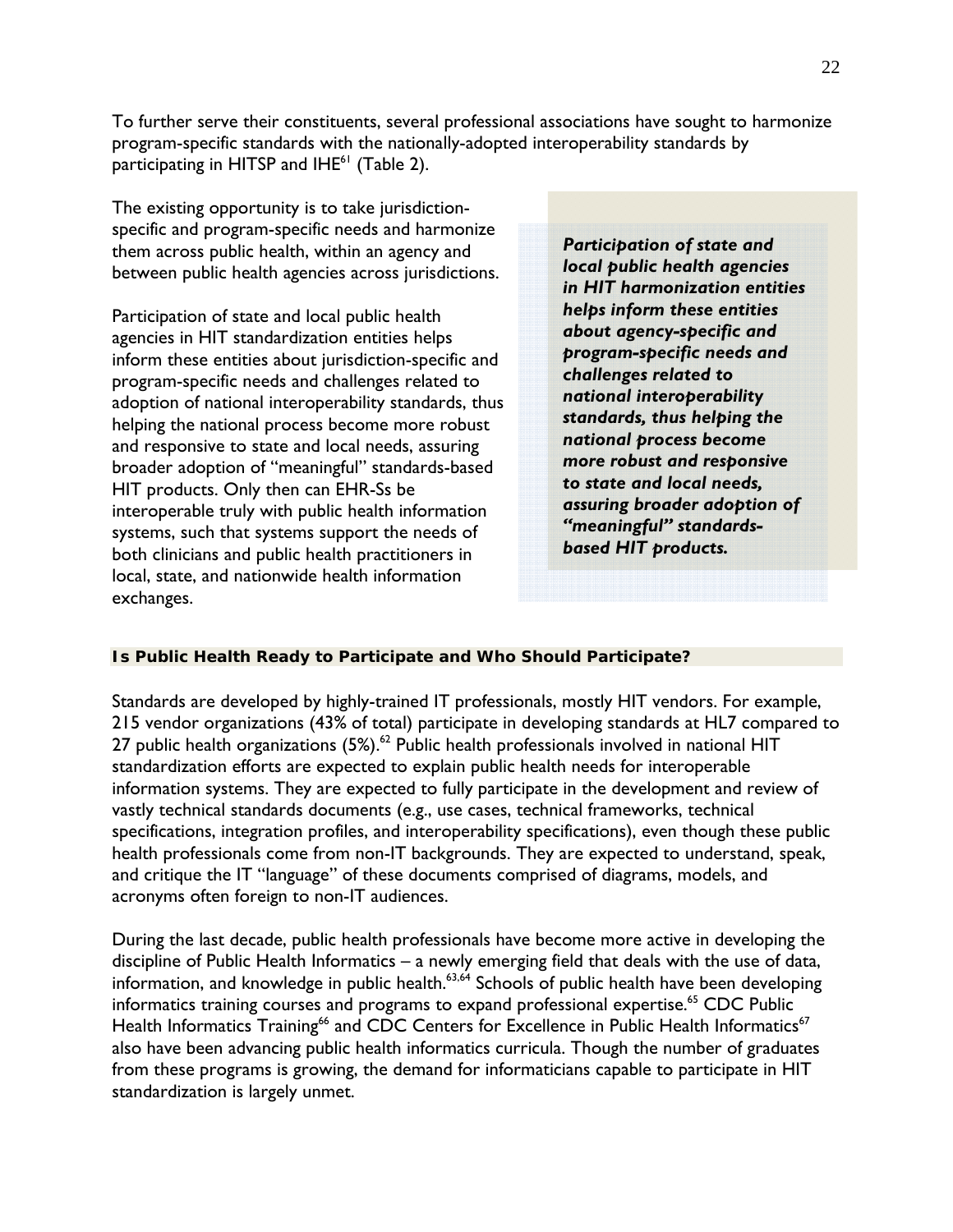It should also be noted that participation in HIT standardization entities requires a high-level of understanding of public health practices, which may not be expected from new graduates of public health informatics programs. These individuals may also lack technical or practical knowledge/skills on HIT standards as well. While HIT standards topics are included in CDC Public Health Informatics Core Competencies,<sup>68,69</sup> and might be covered in some lectures under courses offered by academic programs, today, only the Johns Hopkins Public Health Informatics program offers a course on HIT standards for a non-IT audience.

Several professional organizations offer educational webinars on HIT standards (e.g., CDC Vocabulary and Messaging Community of Practice, $70$  HITSP, PHDSC and others). However, educational webinars are infrequent and usually focus on a particular HIT standardization activity (e.g., standards development, harmonization, or certification). Until academic educational efforts "catch up", most public health professionals are left the difficult task of becoming HIT standards experts and learning technical IT language through direct participation in the HIT standardization process.

*Until academic educational efforts "catch up", most public health professionals are left the difficult task of becoming HIT standards experts and learning technical IT language through direct participation in the HIT standardization process.*

It is important to emphasize that the complexity of HIT standardization efforts, and the need for senior-level expertise with deep knowledge of public health practices as relates to information exchanges, requires senior public health program staff and public health informatics staff to participate in HIT standardization activities. Several state and local public health agencies – usually larger ones – have established divisions of, or positions for, public health informaticians who dedicate part of their duties to monitoring and participating in national HIT advisory bodies (i.e., the former American Health Information Community to help advance public health's agenda via national use cases). Some of these individuals are now also involved in the HIT Policy Committee.<sup>71</sup> However, in general, the number of trained informaticians working at state and local health departments is very low. Many local agencies are located in parts of the country where recruitment of informaticians and highly-skilled IT staff is difficult.

*Senior public health program staff, senior public health informaticians, and IT professionals working in state and local public health agencies should be engaged in representing agency interests in national HIT standardization entities.* 

Public health IT professionals working at the state and local program or agency level (i.e., chief information officers, directors of information technology, and others), with a deep understanding of public health practices, could be engaged in representing agency interests in national HIT standardization entities.

Professional associations engaged in HIT standardization efforts may also play a significant role in representing state and local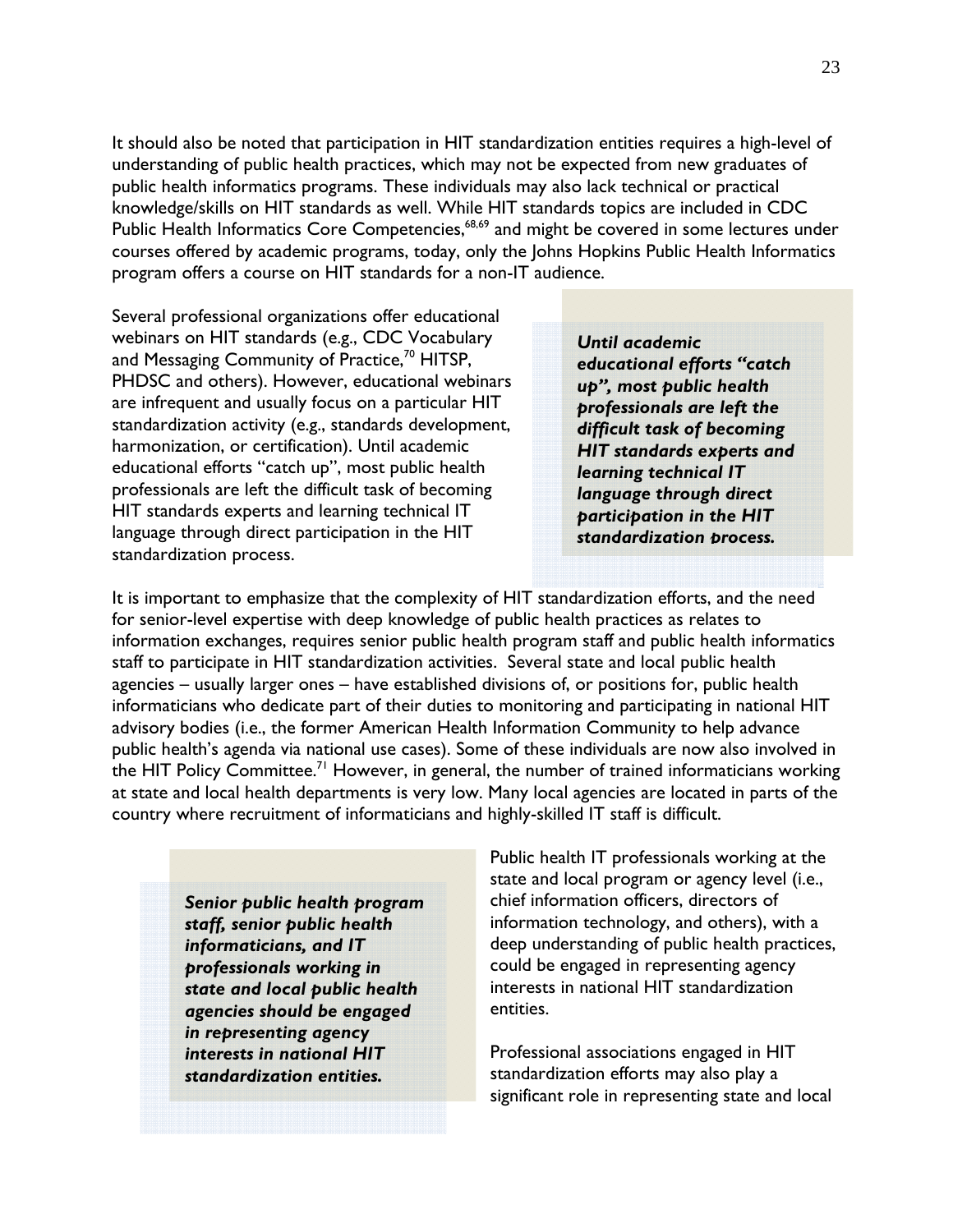public health interests at the national level, particularly as relates to their programmatic interests. It is important to point out, however, that not all professional associations have dedicated professional staff with sufficient expertise to participate in HIT standardization efforts. Therefore, additional educational and recruitment efforts are needed to bring HIT standards-savvy staff to these organizations.

#### *How Much Will Participation Cost?*

Today, participation in HIT standardization efforts is overwhelming for many involved stakeholders (e.g., vendors and domain experts such as clinicians and public health professionals) in terms of time, resources, funding, and technical expertise.

All HIT standardization entities rely heavily on volunteers to develop, harmonize, and certify standards. Voluntary participation means that standardization entities do not pay participants for their work in developing/harmonizing/certifying standards, but expect that the participating organizations bear the cost of employee work hours spent on conference calls, attending meetings, developing/reviewing documents and traveling. HIT vendors cover their employees' costs of participation because it is in the vendor's interest to influence development of standards in ways that enhance their products' competitive advantage. Federal agencies also bear the cost of their representatives while only a few state and local public health agencies are able to do so.

Proper resources have to be allocated to support public health participation in the national HIT standardization process. Based on participation of PHDSC representatives at HL7, ASC X12, HITSP, and IHE, we estimated that voluntary participation in any one entity requires on average up to 10 hours per week (about 25% FTE) to take part in conference calls, conduct document review, and attend 3-5-day-long quarterly face-to-face meetings. Considering that ongoing participation of an individual is needed for consistency, and that people capable of contributing

*We estimated that direct costs of participating for one individual in one HIT standardization entity are \$39,500 per year.* 

*Proper resources have to be allocated to support public health participation in the national HIT standardization process.*

to highly technical discussions must work at a senior level, PHDSC estimates the cost of participating at \$25,000-30,000 per person per entity per year.

In addition to time allocation, resources are needed for travel to meetings. Standardization entities usually hold quarterly or trimester meetings, so we estimate that \$8,000 is needed per person per entity per year to attend meetings. Lastly, we estimate that on average \$1,500 per person per year is needed for continuing education in HIT standards-related topics. Accordingly, direct costs of participating for one individual in one HIT standardization entity are \$39,500 per year.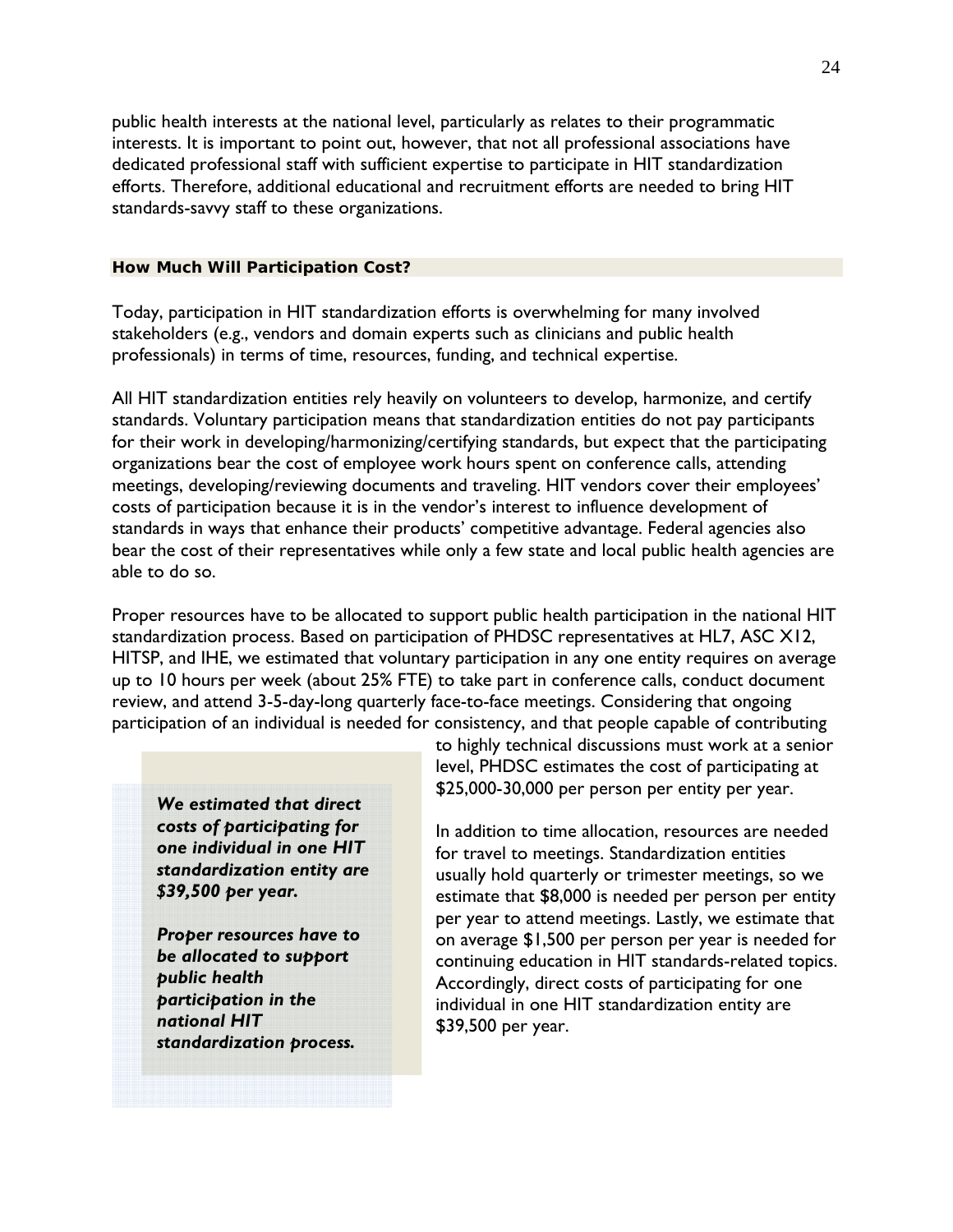## *How Should Public Health Participation be Coordinated?*

Public health needs to speak with a strong, *coordinated voice* to HIT standardization entities. This voice has to reflect the needs/interests of local, state, and federal public health together, because successful HIT adoption cannot be achieved if HIT products fail to support the needs of all stakeholders. This voice must also be coordinated across the various public health programs and activities.

To build a coordinated public health voice in HIT standardization, there must be *coordinated action* within the public health community to define how its various program, agency, and jurisdictional interests can all be reflected in the resulting outcome. This action should occur on two levels of efforts – the *advocacy level* and the *technical level*.

Public health has succeeded in establishing its place at the "national HIT table" due to the *advocacy efforts* of several public health professional associations, e.g., ASTHO, NACCHO, CSTE, and APHL at AHIC for public health use cases; PHDSC at HL7, ASC

*"Coordinated, collective action is required at almost every level of the healthcare system to realize the full benefits of HIT. This makes it unlikely that individual actors, pursuing their own self-interests, would be able to take the full advantage of HIT.* 

*The importance of collective action is most apparent in securing effective communication – so-called interoperability – across providers of care in the United States" – David Blumenthal, National Coordinator for HIT.*

X12, National Unified Billing Committee (NUBC), and National Unified Claim Committee (NUCC) for data content and information exchanges. The Joint Public Health Informatics Taskforce (JPHIT) – formed by the above mentioned, and several other public health professional associations – is aimed at coordinating public health *advocacy efforts* on HIT adoption.

The challenge today is that, after succeeding in advocating for public health in the HIT agenda, meaningful participation of public health representatives in the *technical* HIT standardization process (standards development, harmonization, certification), especially from state and local public health agencies, does not occur to the extent needed. Without input from state and local public health communities into *technical* decision-making about HIT standards, all the hard work upstream of public health advocacy and use-case development is for naught. This problem is particularly poignant at a time when vendors are seeking technical public health input, due to marketplace demands they expect in the future.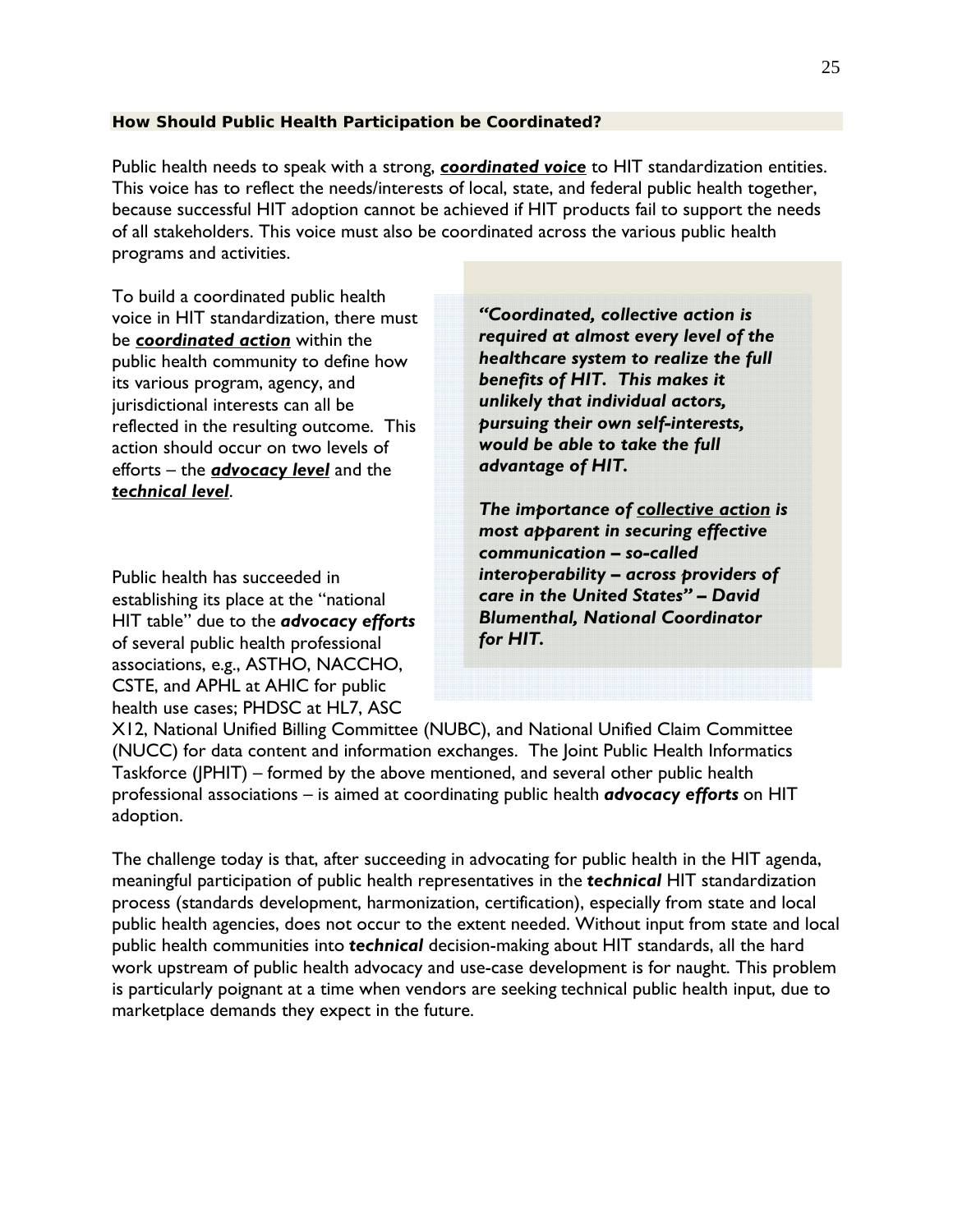*PHDSC strives to work with local, state, and federal public health agencies, and public health professional associations, to develop a process to assure public health has a strong, coordinated, unified voice to develop, harmonize, certify, and deploy national HIT standards.*

The Public Health Data Standards Consortium has been involved in standards development, harmonization, and certification efforts under all national HIT initiatives. Working with representatives from local, state, and federal public health, and various professional associations, PHDSC leadership and members have been firm activists for public health interests in technical HIT standards and in helping public health develop a unified voice. 72,73,74

PHDSC strives to work with local, state, and federal public health agencies, and public health professional associations, to develop a process to assure public health has a strong, coordinated voice in the *technical* efforts to develop, harmonize, certify, and deploy national HIT standards.

PHDSC proposes a business strategy for *Assuring Public Health Participation in HIT Standardization* as described below.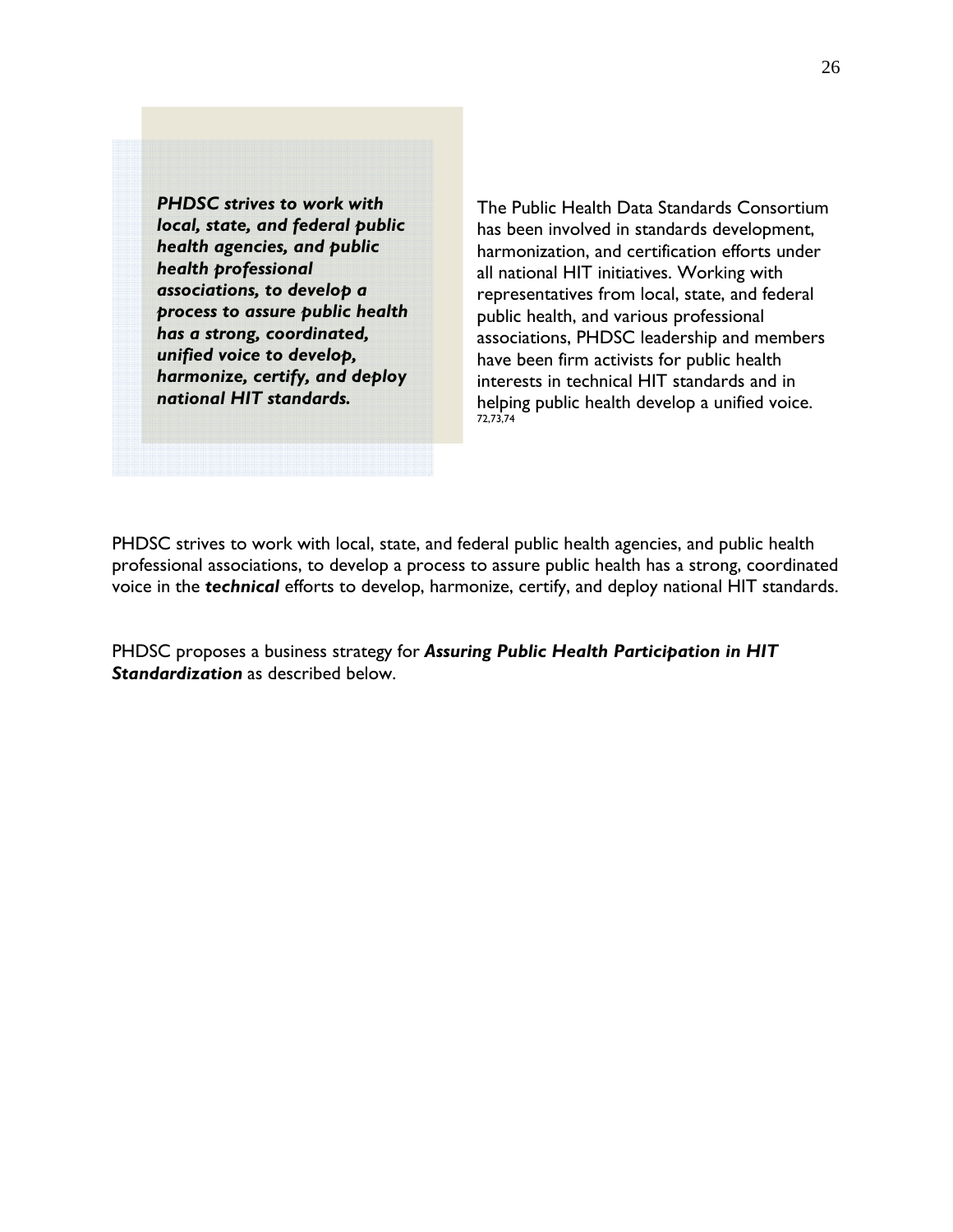# **4**

## **Section Assuring Public Health Participation in Health IT Standardization: A Business Strategy**

The National HIT standardization process requires collective input from public health on what public health issues need to be addressed in national interoperable HIT standards. This input needs to be collaboratively developed, put through the national HIT standardization process and uniformly implemented. Public health's "*Coordinated Voice on HIT Standards*" will have to take on a character reflective of this reality.

We define public health's *Coordinated Voice on HIT Standards* as an open, transparent, participatory process of harmonizing programspecific and jurisdictional needs with national HIT interoperability standards by working with *Public health's Coordinated Voice on HIT Standards is as an open, transparent, participatory process of harmonizing program-specific and jurisdictional needs with national HIT interoperability standards by working with HIT standardization entities on various phases of HIT standardization.*

HIT standardization entities on various phases of HIT standardization.

Participation in the HIT standardization process is becoming a key for assuring that public health needs are met in national HIT standards.

*To build a Coordinated public health Voice in HIT Standards, there must be coordinated action within the public health community to define how its various program, agency, and jurisdictional interests will be represented.* 

*This action should occur on two levels of efforts – the advocacy level and the technical level.*

We propose a business strategy which (a) *maximizes the impact of those who can participate* on behalf of public health in the national HIT standardization process, and (b) *informs, educates and obtains input, as best as possible, from those who cannot*.

Through this joint public health effort, we could achieve meaningful interoperability across public health information systems as well as between public health and clinical information systems.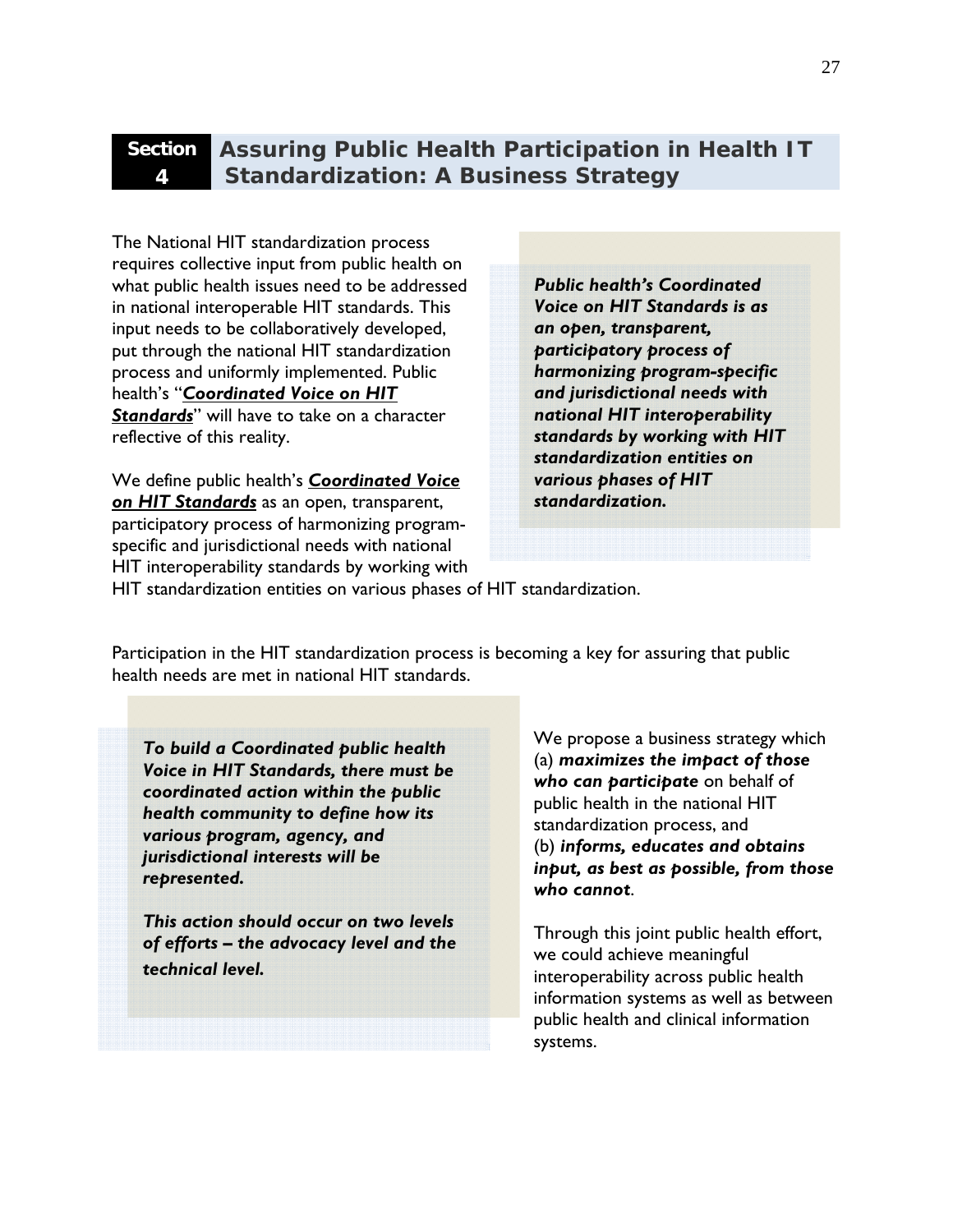## *What Needs to be Accomplished?*

**There is a need to increase participation of representatives from state and local public health in national HIT standardization activities**, so that national interoperable HIT standards and certified standard-based HIT products will support data needs for public health decision support and services delivery.

Additionally, **a strong, coordinated public health voice needs to be built** to help ensure that HIT products developed as a result of HIT standardization efforts will meet the needs of all stakeholders.

## *Who Needs to Participate?*

## **State and Local Public Health Agencies**

Participation in HIT standardization on behalf of public health requires individuals who have both on-the-ground public health expertise as well as some degree of IT knowledge. To be effective, public health must build an HIT-standards-savvy workforce through informatics training. Until then, it must rely on senior public health program staff, senior public health informaticians and IT professionals currently employed by public health agencies.

To overcome the lack of specialized public health workforce training, public health agencies can employ several strategies, including:

- *Recognize HIT standardization efforts as a distinct role* for senior program staff, senior informaticians and/or IT professionals incorporating these additional tasks into existing staff duties;
- *For larger agencies, train and explicitly devote one or more staff members*, e.g., informaticians, IT staff – especially if they are in a leadership position with respect to one or more programs – to carry out an agency's HIT standardization activities;
- *For smaller agencies, outsource HIT standardization efforts* where possible to expert consultants with extensive knowledge of public health, HIT standards and informatics to participate on the agency's behalf;
- *Recognize the need for continuing education* in public health informatics and HIT standards for an agency's workforce;
- *Band together within a region* (i.e., various local public health agencies within a state) and share costs associated with deployment of one or more public health professionals to represent the region in HIT standardization;
- *Participate in and leverage memberships in public health professional associations* involved in standardization activities as a way to provide input into the process;
- *Participate in* building *public health's Coordinated Voice on HIT Standards.*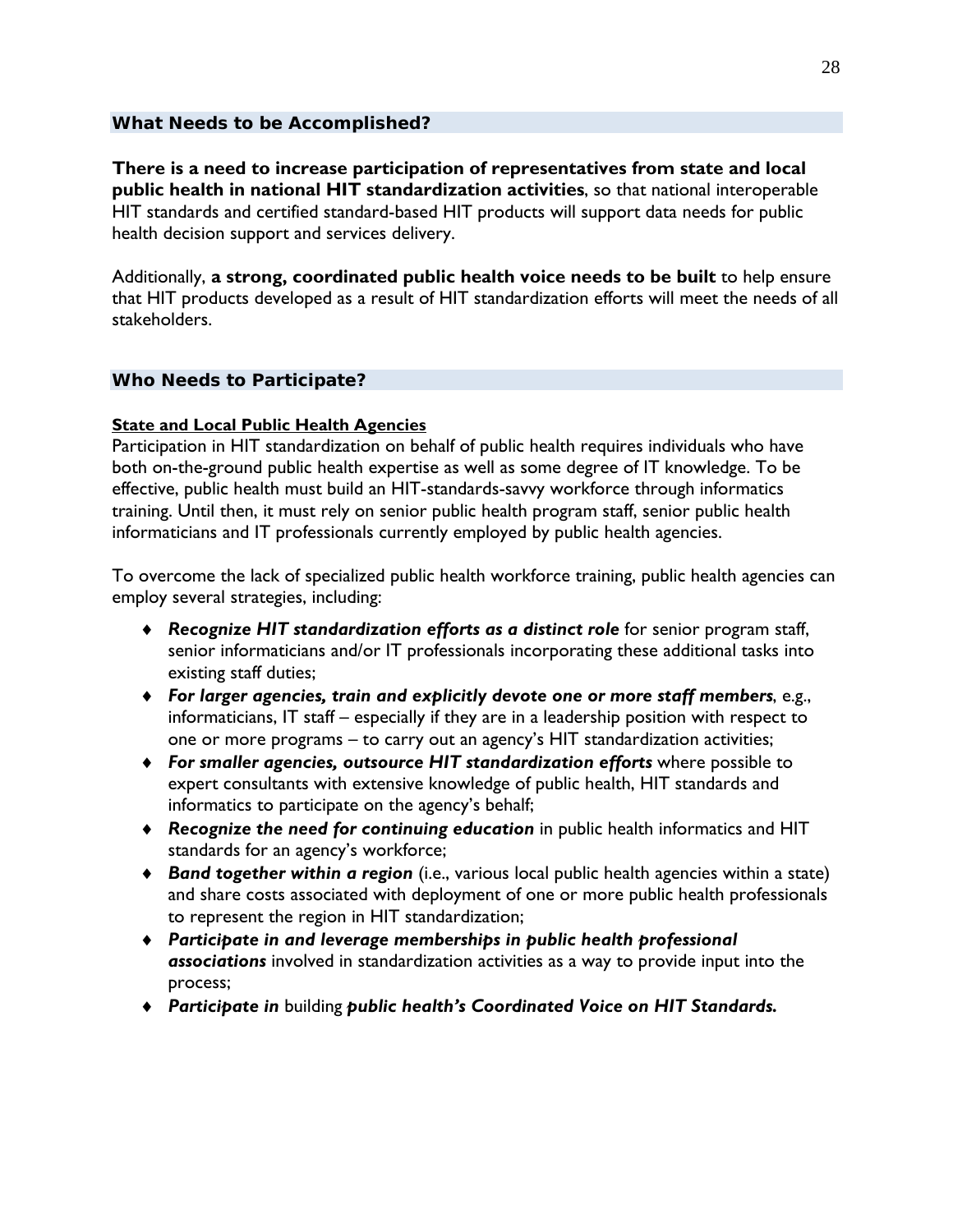## **Professional Associations**

Public health professional associations are in a strong position to provide leadership and coordination for HIT standardization input, especially for particular public health programs (e.g., immunization, communicable diseases, vital statistics, newborn screening, and cancer). Through various workgroups and committees, these organizations can channel program-specific standards toward national HIT standardization activities. Through an association's broader membership, they can disseminate information, facilitate discussion, and generate consensus and support for HIT standards.<sup>75</sup> These associations can further coordinate the education process necessary for standards promulgation and adoption. While representing interests of a particular program, professional associations also need to be involved in harmonization of their programmatic standards with those from other programs, through collaboration with other associations, thus forming a *public health's Coordinated Voice on HIT Standards.* 

## **Coordinating Entity**

Due to the broad spectrum of public health interests (local, state and federal) in HIT standardization activities, and the wide variety of HIT standardization efforts (development, harmonization, certification, deployment) in which to get involved, there is a need for an entity to coordinate public health activities in HIT standardization and to build *public health's Coordinated Voice on HIT Standards*.

The Coordinating Entity could:

- *Facilitate* public health involvement in various HIT standardization entities;
- *Coordinate* activities of professional organizations and their constituents;
- *Assist* local, state, and federal agencies in identifying appropriate HIT standardization entities and professional organizations in which to communicate their needs;
- *Identify* new areas of public health for developing standards and carry out activities needed to initiate standards development efforts in these areas;
- *Conduct* outreach activities regarding public health participation in HIT standardization and educate the public health workforce on HIT standards via sessions at public health meetings, through on-line resources and by participating in development and delivery of HIT standards courses for academic programs/continuing professional education; and
- *Identify* and secure resources needed to support the participation of public health professionals in HIT standardization entities.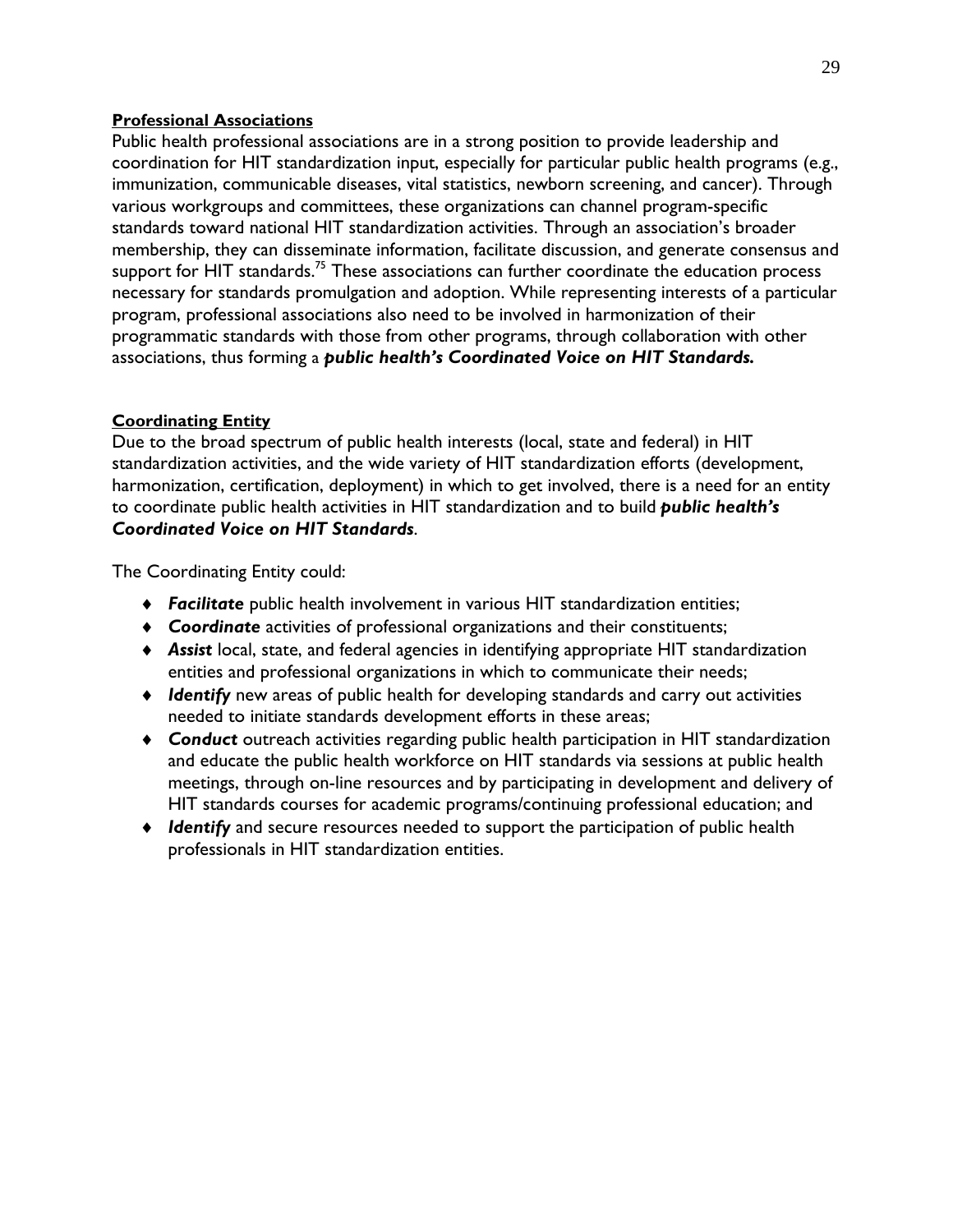## *Who Can Encourage Public Health Participation in HIT Standardization?*

State and federal governments, academia, and the private sector can all help enable public health participation in the national HIT standardization process as each of these stakeholders can also benefit from public health's participation.

## **Role of Federal Government**

The federal government will benefit from state and local public health participation in the national HIT standardization process because interoperable standards-based local and state public health information systems will ensure the successful and meaningful implementation of electronic health information exchanges under the NHIN.

To foster public health participation in the HIT standardization process, the federal government could implement several options:

- *Require and support* public health participation in the HIT standardization process as a condition of being involved in, and funded by, federal programs;<sup>76</sup>
- *Directly fund participation* of state and local public health representatives in HIT standardization entities;
- *Fund* (a) coordination of local, state and federal public health interests in the HIT standardization process, and (b) professional education on HIT standards;
- *Support public health efforts* in developing a *public health's Coordinated Voice on HIT Standards* and a common approach ensuring public health participation.

## **Role of State Government**

The state government will benefit from state and local public health participation in the national HIT standardization process because fragmented state and local public health information systems will become interoperable. This will ensure real-time collection and exchange of data for decision-making, provision of quality care and public health services in their jurisdictions.

State governments can stimulate participation by:

- *Funding* involvement of representatives from state and local public health in the national HIT standardization process to advocate for state needs at the national level;
- *Launching* statewide HIT standardization awareness efforts;
- *Supporting* the training of a public health workforce on HIT standards;
- *Leveraging* federal funding aimed at supporting such participation and training.

Necessary funds could also be made available by leveraging additional resources provided by non-public health entities (e.g., foundations, hospital systems, government and private sector).<sup>77</sup>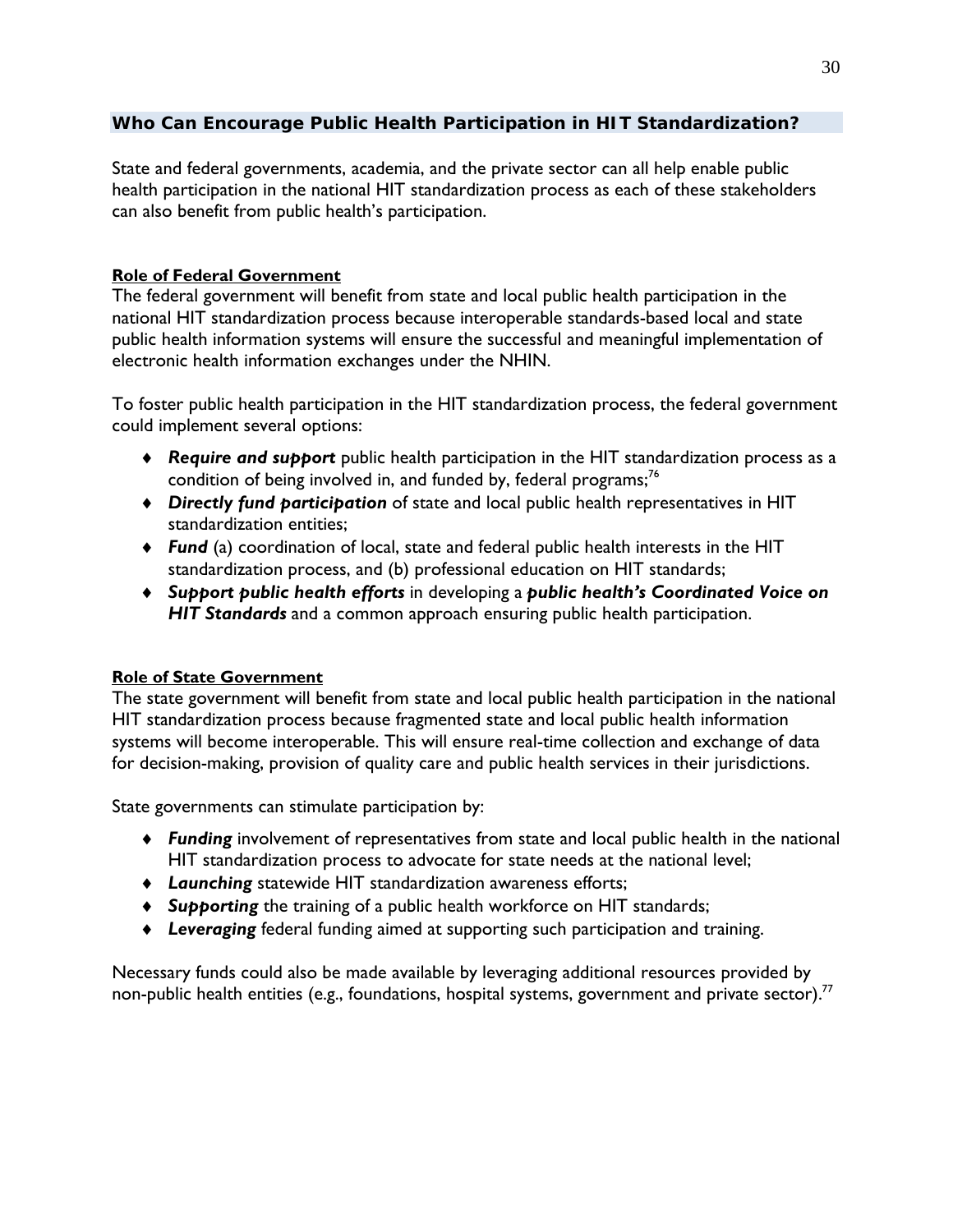## **Role of Academia**

Universities can stimulate public health participation in national HIT standardization by creating in-class and online courses on HIT standards, and – through their partnership with public health agencies and professional associations – delivering these courses to the public health workforce. Such courses should be included in public health informatics curricula of schools of public health. Faculty from other schools and programs such as information systems, computer sciences, medicine, and business should be invited to participate in the development and delivery of HIT standards courses because broader expertise is needed to define their content. These courses also could be offered to IT professionals, thus assuring their understanding of public health needs in HIT standardization.<sup>78</sup> In addition, sponsored research conducted in academia could be useful to the HIT standardization process.

### **Role of Private Sector**

While federal and state governments can play important roles in increasing public health participation in the standardization process, effective implementation of these standards lies predominantly with the private sector. Only the private sector can ensure that the products they develop address public health needs. Thus the private sector continues to seek public health involvement in the HIT standardization process. Close collaboration between the private sector and public health during the HIT standardization process minimizes the private sector burden to address these issues at a later time after product development. The private sector can also encourage public health participation at various standardization entities by sponsoring participation of state and local agency representatives in those entities, viewing them as domain experts who inform the development of "meaningful" HIT products.<sup>79</sup>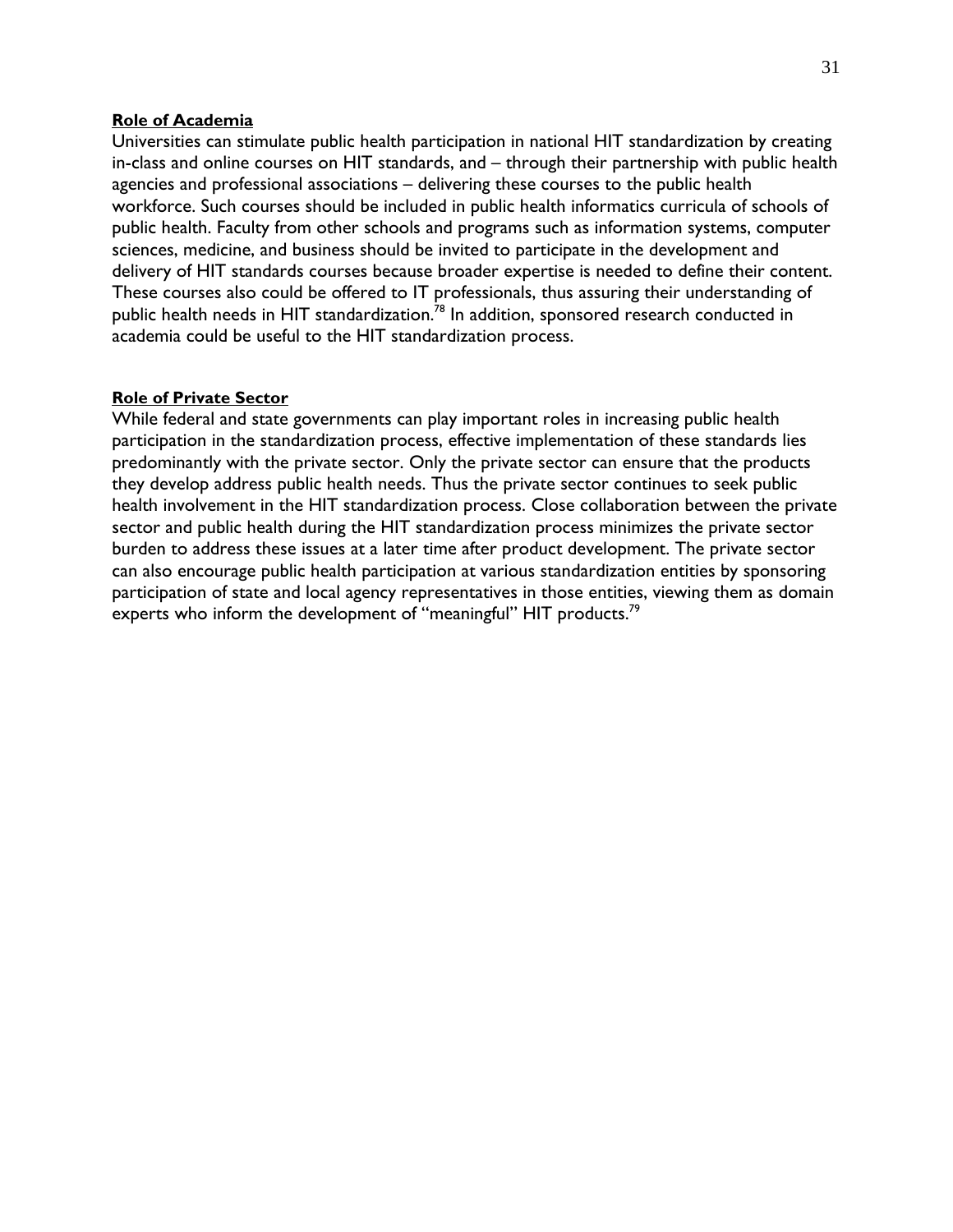## *Strategies to Increase Public Health Participation in HIT Standardization*

The following are proposed strategies to increase public health participation in HIT standardization:

- *Develop and gain consensus* on a clear, shared public health vision for HIT adoption and participation in the HIT standardization process;
- *Ensure* that every public health agency (about 3,000 local and 50 state) realizes the need for participation and identifies ways to get involved or at least stay informed;
- *Identify sources of funding* to create and maintain positions of staff members or expert consultants to represent agency interests in the national HIT standardization process; to fund travel expenses; and to fund training of the public health workforce;
- *Establish fellowships for public health professionals* from state and local public health agencies to allow them to be assigned to HIT standardization efforts and entities to promote in-depth, hands-on experiences for a number of individuals each year;
- *Establish an open and transparent process* for soliciting public health needs for HIT standards and ensure these needs are met in HIT products through collaboration of local, state and federal public health agencies, professional associations, academia, and the private sector;
- *Identify a core group of public health professionals* that are actively engaged in the HIT standardization process and develop a network of extended public health professionals to whom the core group can send inquiries and receive input for HIT standards;
- *Develop web-based tools* (e.g., web-sites, webinars, and online educational programs) to support participation of public health representatives, train public health professionals in HIT standardization issues, and raise general awareness about HIT standardization activities and outcomes (see Appendix);
- *Increase the number of attendees* in formal public health informatics programs at colleges and universities and ensure that HIT standardization is part of the core curriculum;
- *Increase the number of HIT and HIT standardization-related sessions* offered at public health conferences and meetings that are *not* primarily focused on IT, informatics, or standards. While these may be of limited interest initially, over time HIT will become an expected presence at these events.
- *Conduct a pilot program for implementing these strategie*s with a representative number of state and local public health agencies (municipal, county, state) refining the proposed strategy to assure public health participation in HIT standardization.

To implement these strategies PHDSC proposes launching a *Coordinated Public Health Action Plan on HIT Standards* **–** a joint HIT standardization awareness effort of local, state and federal agencies, professional associations, academia and the private sector as further described below.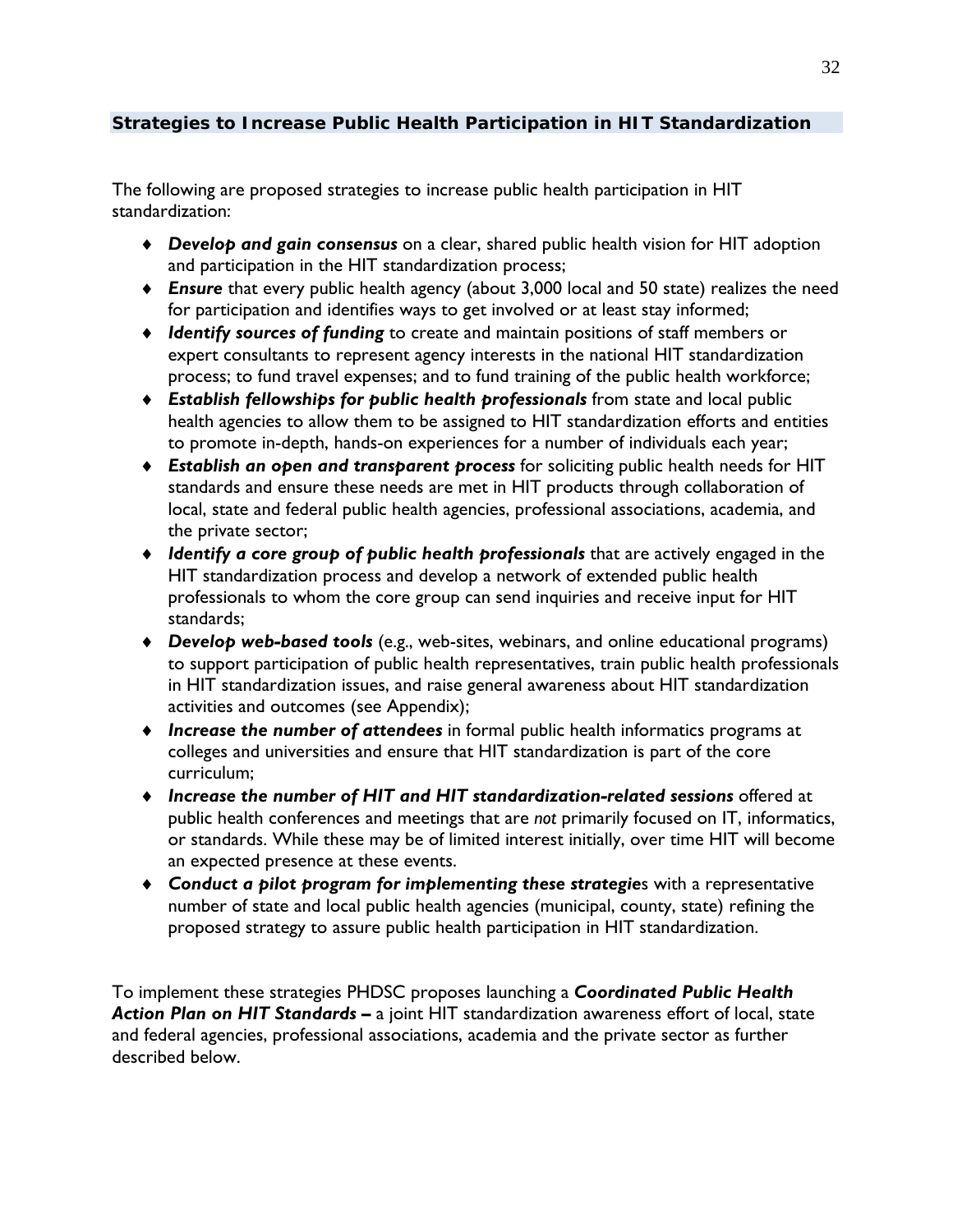#### **Section 5 CALL TO ACTION: Coordinated Public Health Action Plan on Health IT Standards**

The PHDSC proposes to work with local, state and federal public health agencies, public health professional associations, academia, and the public and private sector to set an open, transparent, participatory process assuring that public health has a strong, coordinated voice in the national HIT standardization process.

The following steps are needed to establish a **Coordinated Public Health Action Plan on HIT Standards**:

- **Work with senior leadership at state and local public health agencies** (e.g., Health Commissioners or Secretaries) to assure their support for (1) designating agency representatives to participate in the national HIT standardization process in collaboration with other public health organizations and (2) identifying and securing funding for their participation and training needs.
- **Work with senior program and informatics staff and IT leadership at state and local public health agencies** (e.g., directors of public health informatics, chief information officers (CIOs)) to assure their support of agency representatives to participate in national HIT standardization and to adopt interoperable HIT standards across an agency's information systems. Coordinate CIOs' efforts in HIT standards adoption and representation of public health IT interests in regional, state, and nationwide health information exchanges through the National Association for Public Health Information Technology (NAPHIT).
- **Work with public health professional associations to coordinate cross-program interests and needs in identifying priorities and setting policies on HIT standards** for local, state and nationwide health information exchanges through collaboration of appropriate public health professional associations:
	- Representing local interests National Association of City and County Health Officers (NACCHO)
	- Representing state interests Association of State and Territorial Health Officers (ASTHO)
	- Representing public health informatics interests – Joint Public Health Informatics Task Force (JPHIT)

*We propose a business strategy which (a) maximizes the impact of those who can participate on behalf of public health in the national HIT standardization process, and (b) informs/educates and obtains input, as best as possible, from those who cannot. Through this joint public health effort, we could achieve meaningful interoperability across public health information systems as well as between public health and clinical information systems.*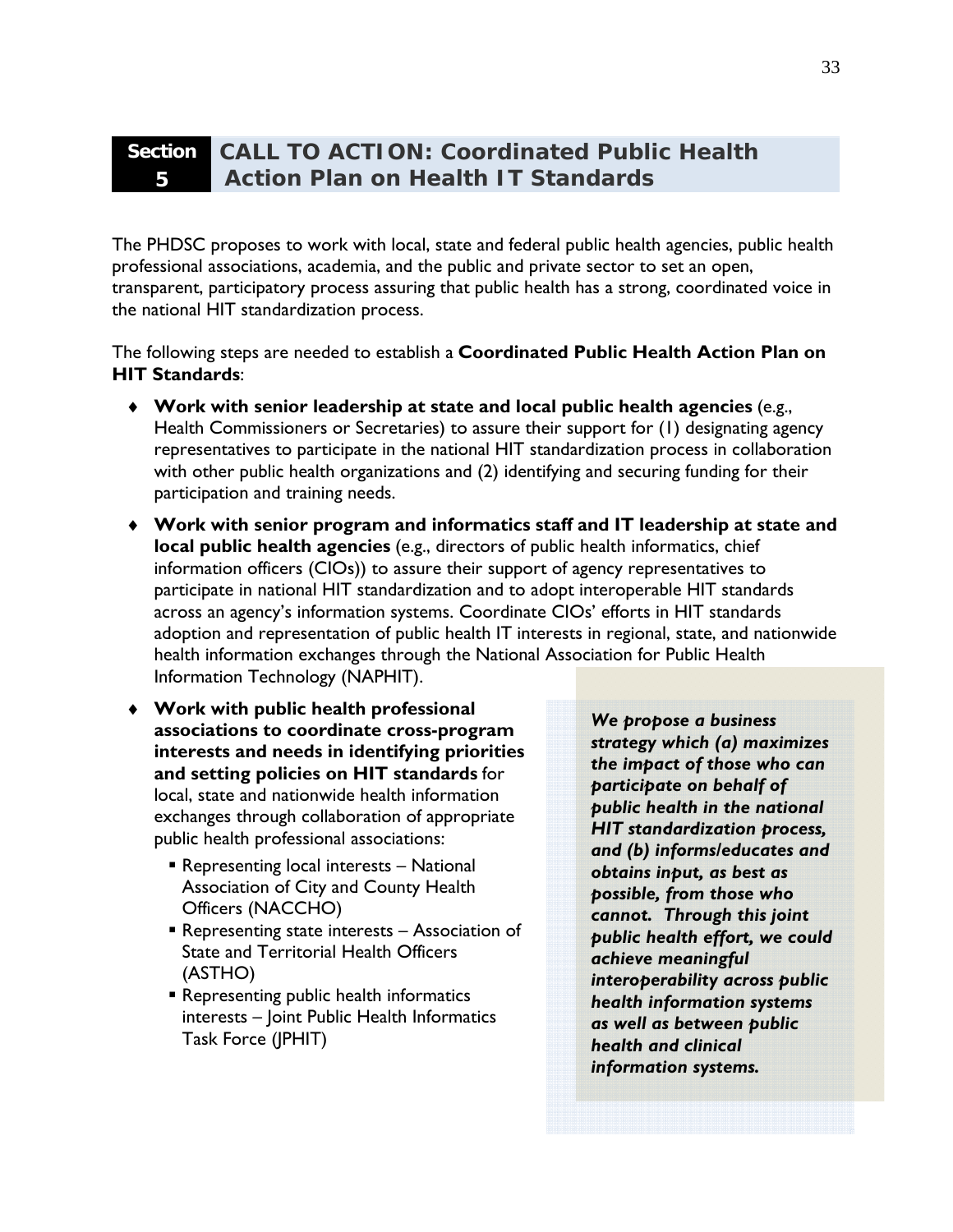**Work with public health professional associations to coordinate programspecific efforts on HIT standardization** at the local, state and federal levels, for example:

- **Immunization** American Immunization Registry Association (AIRA) and CDC National Center for Immunization & Respiratory Diseases Laboratory Association of Public Health Laboratories (APHL) and CDC Offices of
- Surveillance, Epidemiology, Informatics, Laboratory Science, and Career Development
- **Epidemiology &** Disease Reporting Council for State and Territorial Epidemiologists (CSTE) and CDC Offices of Surveillance, Epidemiology, Informatics, Laboratory Science, and Career Development
- Cancer North-American Association of Central Cancer Registries (NAACCR) and CDC National Center for Chronic Disease Prevention and Health Promotion
- **Vital Statistics Stational Association of Public Health Statistics and Information Systems** (NAPHSIS) and CDC National Center for Health Statistics ■ Newborn Screening Public Health Informatics Institute, Maternal and Child Health Bureau, HRSA and CDC National Center for Birth Defects and Disabilities
- Healthcare Management National Association of Health Data Organization (NAHDO) American Health Information Management Association (AHIMA)
- **Work with academia to develop educational programs and tools on HIT standardization** for public health professionals to assure that representatives from public health agencies and professional associations possess the necessary skills and expertise to participate in technical discussions with vendors in the HIT standardization process. Collaborate with schools of public health to include HIT standards training in their public health informatics curricula both for academic and continuing education training of public health professionals.
- **Identify a public health organization to carry out a** *Coordinated Public Health Action Plan on HIT Standards* including:
	- Facilitate coordination between public health agencies, professional associations, academia and the private sector in meeting public health needs in the national HIT standardization process;
	- **I** Identify and secure funding for participation of state and local agency representatives in the national HIT standardization process;
	- **Provide informational and educational resources to the public health workforce on the** HIT standardization process; and
	- Conduct outreach activities on the role of public health in HIT standardization for a broad public health audience.

The Public Health Data Standards Consortium, with appropriate resources, is ready, willing, and able to assume this role.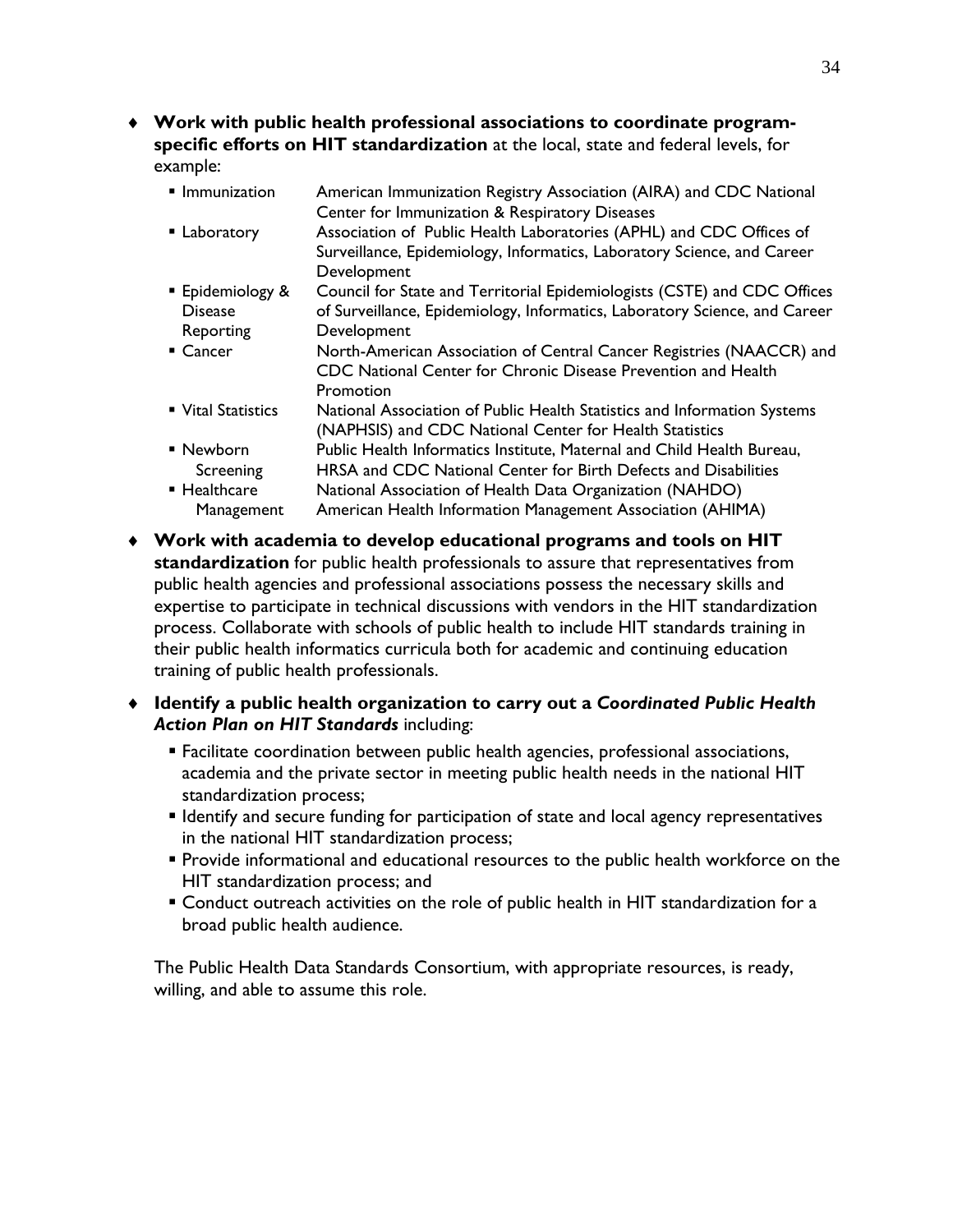#### **Section Appendix: Web-based Interactive Model on Public 5 Health in Health IT Standardization**

To monitor implementation of the **Coordinated Public Health Action Plan on HIT Standards,** PHDSC has been developing a web-based *Interactive Model on Public Health in HIT Standardization*.

The goals of the *Interactive Model* are to:

- Monitor and coordinate public health participation in the HIT standardization process,
- Assure that public health professionals involved in HIT standardization are equipped with proper knowledge and skills,
- Disseminate information to the broader public health community about HIT standards developed by national HIT standardization entities,
- Disseminate information about adoption of standard-based HIT products in public health, and
- ◆ Solicit public health needs for new HIT standards.

The *Interactive Model* will serve as a web-based informational and educational resource for public health, HIT leadership and decision-makers, public health program leadership, public health practitioners, clinicians, and researchers.

The *Interactive Model* consists of four modules designed to address barriers for public health participation in HIT standardization as follows:

- *Module 1: HIT Standards Resource Center* Provides informational resources regarding HIT standards, the standardization process and its entities. This Module was launched in lune 2009.<sup>80</sup>
- *Module 2: HIT Adoption Stories* Conveys current experience with implementation of public health information systems. Anticipated release date: May 2010.
- *Module 3: Public Health Needs for HIT Standards and Projects* Collects functional requirements for new information exchange projects from public health and clinical professionals via an on-line questionnaire. This will help identify and prioritize public health HIT needs and the needs for new standards. Anticipated release date: December 2010.
- *Module 4: Public Health Participation in HIT Standardization Process* Tracks public health involvement in HIT standardization, participants' experiences/lessons learned during participation and HIT adoption in public health. This module will also include a costbenefit comparison to track costs and funding sources for participation of public health professionals in HIT standardization, as well as costs and benefits of implementing standard-based HIT products. Anticipated release date: May 2010.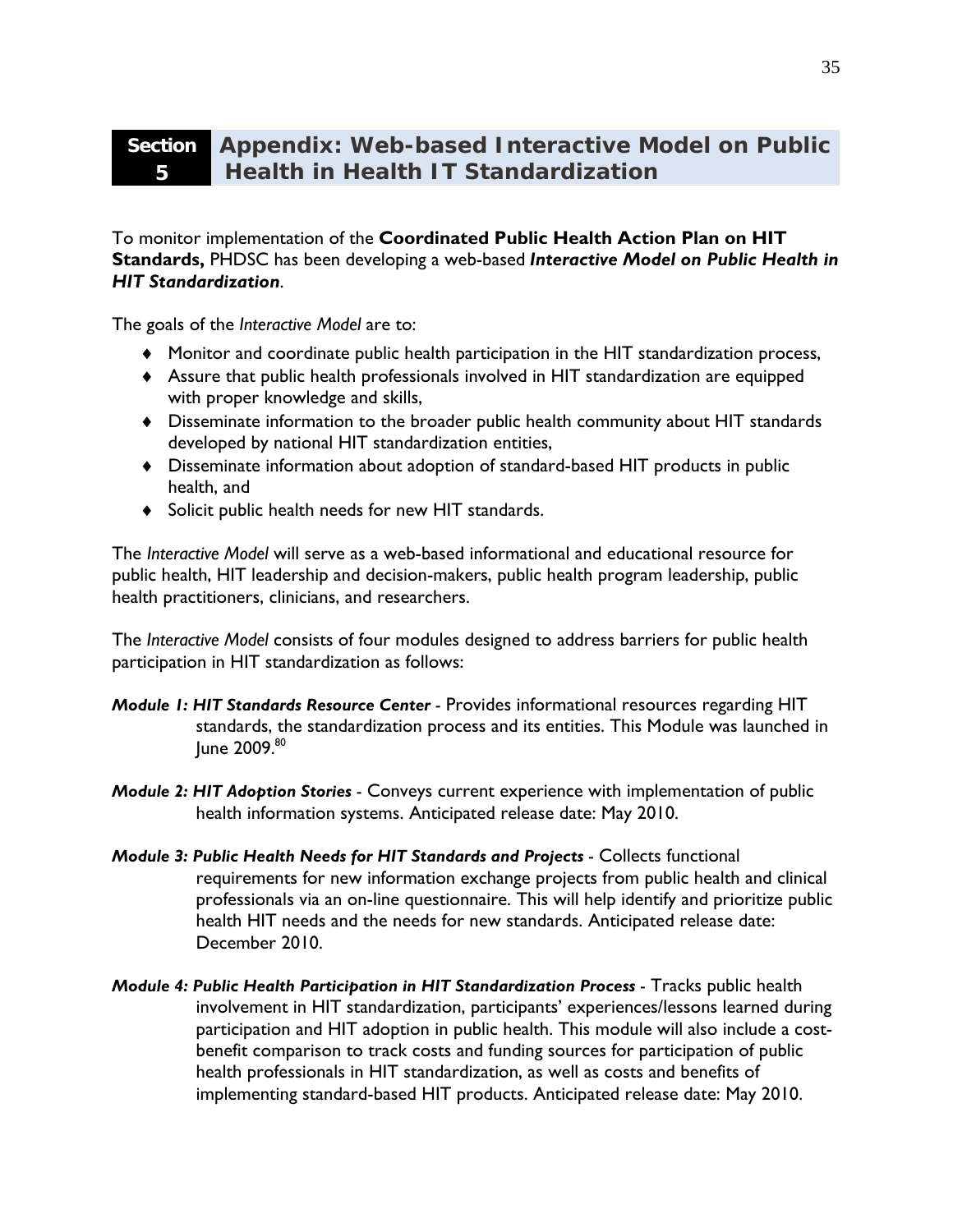http://www.phdsc.org/about/committees/pdfs/nhin/NYC\_School\_Health\_SSS\_Spec\_Final\_103006.pdf  $^2$  Towards a Functional Standard on Electronic Data Exchange between Clinical Care and Public Health. Final Report to the Health Resources and Services Administration. Baltimore, MD: Public Health Data Standards

Consortium; 2007. URL:<http://www.phdsc.org/about/committees/pdfs/PHDSC-HRSA%20Panel%20- %20December%205-6%202006%20-%20Final%20Report.pdf

 $^3$  Building a Roadmap for Health Information Systems Interoperability for Public Health. Public Health Data Standards Consortium. 2008, 70pp. URL: http://static.ihe.net/Technical\_Framework/upload/IHE-PHDSC\_Public\_Health\_White\_Paper\_2008-07-29.pdf

4 Mendelson, D. N and Salinsky, E. M. Health Information Systems and the Role of State Government. Health Affairs, 1997. 16(3):106-119. URL: http://content.healthaffairs.org/cgi/content/abstract/16/3/106

http://www.usiis.org/index.shtml

<u>.</u>

6 Centers for Disease Control and Prevention (CDC), Immunization Information Systems, 2007. URL: http://www.cdc.gov/vaccines/vac-gen/policies/ipom/downloads/chp-03-immz-info-sys.pdf 7

 $<sup>7</sup>$  South Carolina Department of Health and Environmental Control, Public Health Statistics and Information</sup> Services. URL: http://www.scdhec.gov/co/phsis/biostatistics/index.asp?page=about

- <sup>8</sup> National Cancer Institute, Surveillance Epidemiology and End Results. URL: http://seer.cancer.gov/<br><sup>9</sup> The North Carolina Disease Event Tracking and Epidemiological Collection Tool (NC DETECT). I
- The North Carolina Disease Event Tracking and Epidemiological Collection Tool (NC DETECT). URL: http://www.ncdetect.org/

<sup>10</sup> National Association of County and City Health Officials (NACCHO). Informatics at Local Health Departments: Findings from the 2005 National Profile of Local Health Departments Study. URL:

http://www.naccho.org/topics/infrastructure/profile/upload/LHD\_Informatics-final.pdf

<sup>11</sup> Desposito F, Lloyd-Puryear MA, Tonniges TF, Phein F, Mann M. Survey of pediatricians practices in retrieving statewide authorized newborn screening results. Pediatrics. 2001. 108(2):e22.

<sup>12</sup> Centers for Disease Control and Prevention (CDC). Lesson Five: Public Health Surveillance. Principles of Epidemiology in Public Health Practice. Third Edition (Print-based). 336-409. Available at:

http://www.cdc.gov/training/products/ss1000/ss1000-ol.pdf. Last accessed February 23, 2009

<sup>13</sup> Building a Roadmap for Health Information Systems Interoperability for Public Health. Public Health Uses of Electronic Health Record Data. Baltimore, MD; Public Health Data Standards Consortium; 2008. URL:

http://static.ihe.net/Technical\_Framework/upload/IHE-PHDSC\_Public\_Health\_White\_Paper\_2008-07-29.pdf 14 Wild EL, Hastings TM, Gubernick R, Ross DA and Fehrenbach N. Key Elements for Successful Integrated Health Information Systems: Lessons from the States. Journal of Public Health Management and Practice, 2004, November (Suppl), S36-S47.

<sup>15</sup> Role of Public Health in Health Information Technology (HIT) Standardization. Report on the Analysis of the Findings from the PHDSC Health IT Stakeholders' Meeting Hyattsville, MD November 14, 2008. Public Health Data Standards Consortium. 2009. URL: http://sites.google.com/site/projectcdcphdsc/about

<sup>16</sup> National Archives and Records Administration. Federal Register. Executive Order 13335 – Incentives for the use of Health Information Technology and Establishing the Position of the National Health Information Technology Coordinator. URL: http://edocket.access.gpo.gov/2004/pdf/04-10024.pdf. and

URL: http://waysandmeans.house.gov/media/pdf/110/hit2.pdf Last accessed March 05, 2009<br><sup>17</sup> Thompson TG and Brailer DJ. The Decade of Heath Information Technology to Deliver Consumer-centric and Information-rich Health Care. Framework for Strategic Action. US DHHS, July 21, 2004. URL: http://www.hhs.gov/healthit/strategicfrmwk.html

<sup>18</sup> Department of Health and Human Services. The ONC Coordinated Federal Health Information technology Strategic Plan. June 3, 2008. URL: http://www.hhs.gov/healthit/resources/HITStrategicPlanSummary.pdf

<sup>&</sup>lt;sup>1</sup> Developing a Vision for Functional Requirements Specification for Electronic Data Exchange between Clinical and Public Health Settings: Examples of School Health and Syndromic Surveillance in New York City. Public Health Data Standards Consortium. 2006, 40pp plus attachments. URL:

<sup>&</sup>lt;sup>5</sup> Utah Department of Health, Utah Statewide Immunization Information System. URL: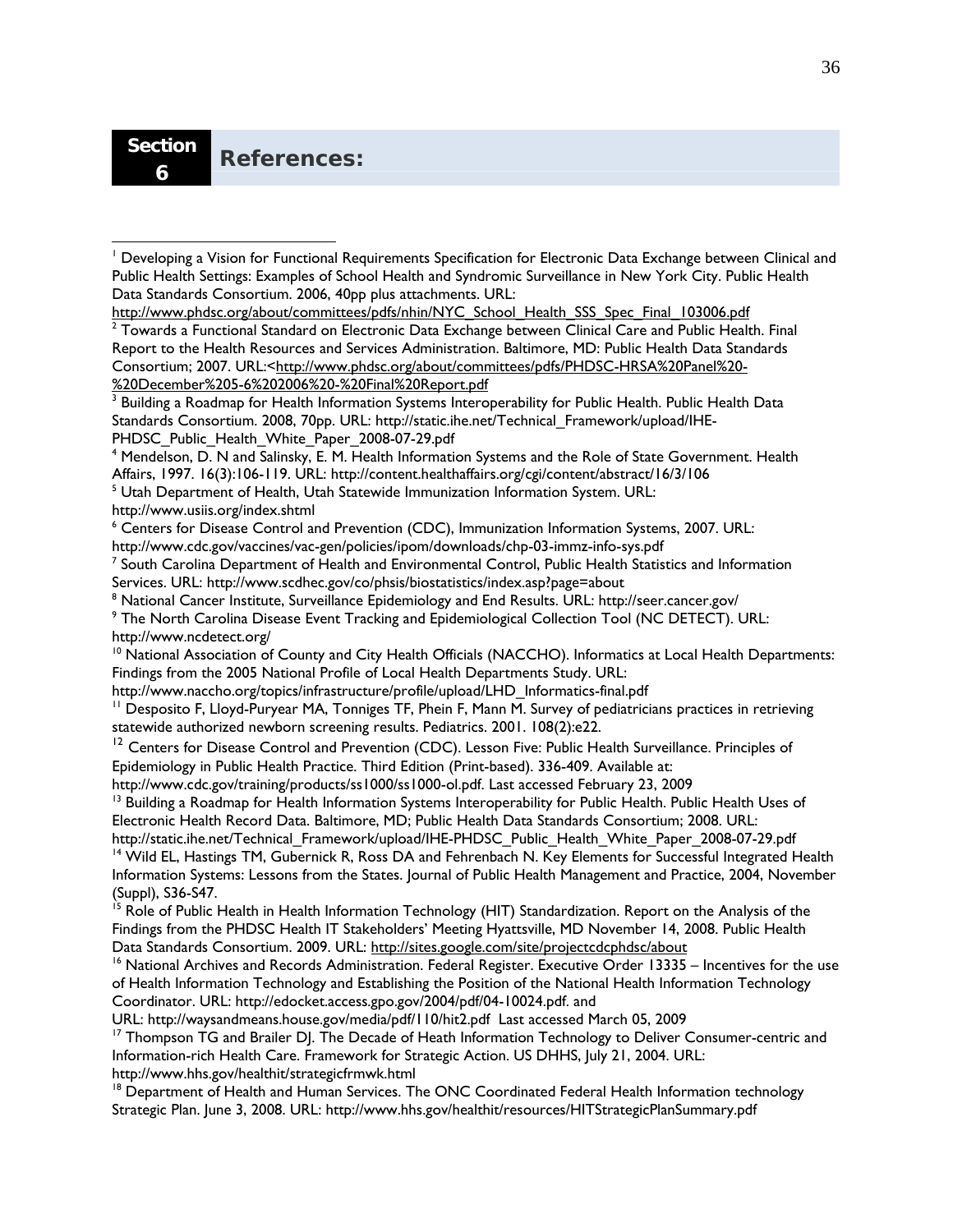<sup>19</sup> The American Recovery and Reinvestment Act. 2009. URL: http://frwebgate.access.gpo.gov/cgibin/getdoc.cgi?dbname=111\_cong\_bills&docid=f:h1enr.pdf.<br><sup>20</sup> Health Information Technology for Economic and Clinical Health (HITECH) Act. Federal Register/ Vol. 74, No. 101/ Thursday, May 28, 2009/ Notices: p.25,550-25,552. <sup>21</sup> Health Information Technology Policy Committee (a Federal Advisory Committee). URL: http://healthit.hhs.gov/portal/server.pt?open=512&objID=1269&parentname=CommunityPage&parentid=8&mode=

2&in hi\_userid=10741&cached=true

 $22$  Results of 2008 Survey of Health Information Exchange: Survey Participants. URL:

http://www.ehealthinitiative.org/HIESurvey/2008Participants.mspx

<sup>23</sup> Health Information Security and Privacy Collaboration (HISPC). URL:

http://www.rti.org/page.cfm?objectid=09E8D494-C491-42FC-BA13EAD1217245C0

24 Integrating the Healthcare Enterprise (IHE). URL: http://www.ihe.net

<sup>25</sup> Nationwide Health Information Network. Trial Implementation Projects. URL:

http://www.hhs.gov/healthit/healthnetwork/resources/<br><sup>26</sup> Building a Roadmap for Health Information Systems Interoperability for Public Health. Public Health Uses of Electronic Health Record Data. Baltimore, MD; Public Health Data Standards Consortium; 2008. URL:

http://static.ihe.net/Technical\_Framework/upload/IHE-PHDSC\_Public\_Health\_White\_Paper\_2008-07-29.pdf <sup>27</sup> Role of Public Health in Health Information Technology (HIT) Standardization. Report on the Analysis of the Findings from the PHDSC Health IT Stakeholders' Meeting Hyattsville, MD November 14, 2008. Public Health Data Standards Consortium. 2009.

<sup>28</sup> Tanenbaum, A. S.; Computer Networks;  $2^{nd}$  Edition; Prentice Hall, 1988.<br><sup>29</sup> Health Information Technology Policy Committee. URL:

http://healthit.hhs.gov/portal/server.pt?open=512&objID=1269&parentname=CommunityPage&parentid=0&mode= 2&in\_hi\_userid=10741&cached=true

30 Health Information Technology Standards Committee. URL:

http://healthit.hhs.gov/portal/server.pt?open=512&objID=1271&parentname=CommunityPage&parentid=4&mode= 2&in hi\_userid=10741&cached=true

 $31$  American Health Information Community (AHIC). URL: http://www.phdsc.org/health\_info/american-healthinfo.asp

<sup>32</sup> Health Level Seven (HL7). URL: www.hl7.org

33 International Health Terminology Standards Development Organization (IHTSDO). URL: http://www.ihtsdo.org/ former Systematized Nomenclature of Medicine – Clinical Terms (SNOMED). URL:

http://www.cap.org/apps/cap.portal?\_nfpb=true&cntvwrPtlt\_actionOverride=%2Fportlets%2FcontentViewer%2Fsh ow&\_windowLabel=cntvwrPtlt&cntvwrPtlt{actionForm.contentReference}=snomed%2Fsnomed\_ct.html&\_state=m aximized&\_pageLabel=cntvwr

34 Logical Observation Identifiers Names and Codes (LOINC). URL: http://loinc.org/

35 The Accredited Standards Committee (ASC) X12. URL: http://www.x12.org/

<sup>36</sup> Health Information Technology Standards Panel (HITSP). URL: http://www.hitsp.org<br><sup>37</sup> Integrating the Healthcare Enterprise (IHE). URL: http://www.ihe.net

<sup>38</sup> Certification Commission for Health Information Technology (CCHIT). URL: www.cchit.org

<sup>39</sup> Public Health Data Standards Consortium. Health Information Technology Standards. On-line Module. 2009

URL: http://phdsc.org/standards/health-information-tech-standards.asp<br><sup>40</sup> Centers for Medicare and Medicaid Services, US Department of Health and Human Services; National Provider Identifier Standard. URL: http://www.cms.hhs.gov/NationalProvIdentstand/<br><sup>41</sup> White MD, Kolar LM Steindel SJ. Evaluation of Vocabularies for Electronic Laboratory Reporting to Public

Health Agencies. JAMIA, 1999; 6: 185-194

 $42$  National Committee on Vital and Health Statistics. Core Health Data Elements, Report of the National Committee on Vital and Health Statistics; August 1996; URL: http://aspe.os.dhhs.gov/datacncl/ncvhsr1.htm 43 Public Health Data Standards Consortium. Source of Payment Typology Code Set Implementation by States.

Baltimore Maryland, 2009. URL:

http://phdsc.org/standards/pdfs/PHDSC%20Payment%20Typology%20White%20Paper\_final.pdf<br><sup>44</sup> Rothwell C J. Reengineering Vital Registration and Statistics Systems [Response to Letter]; Prev Chronic Dis. 2005 January; 2(1): A26.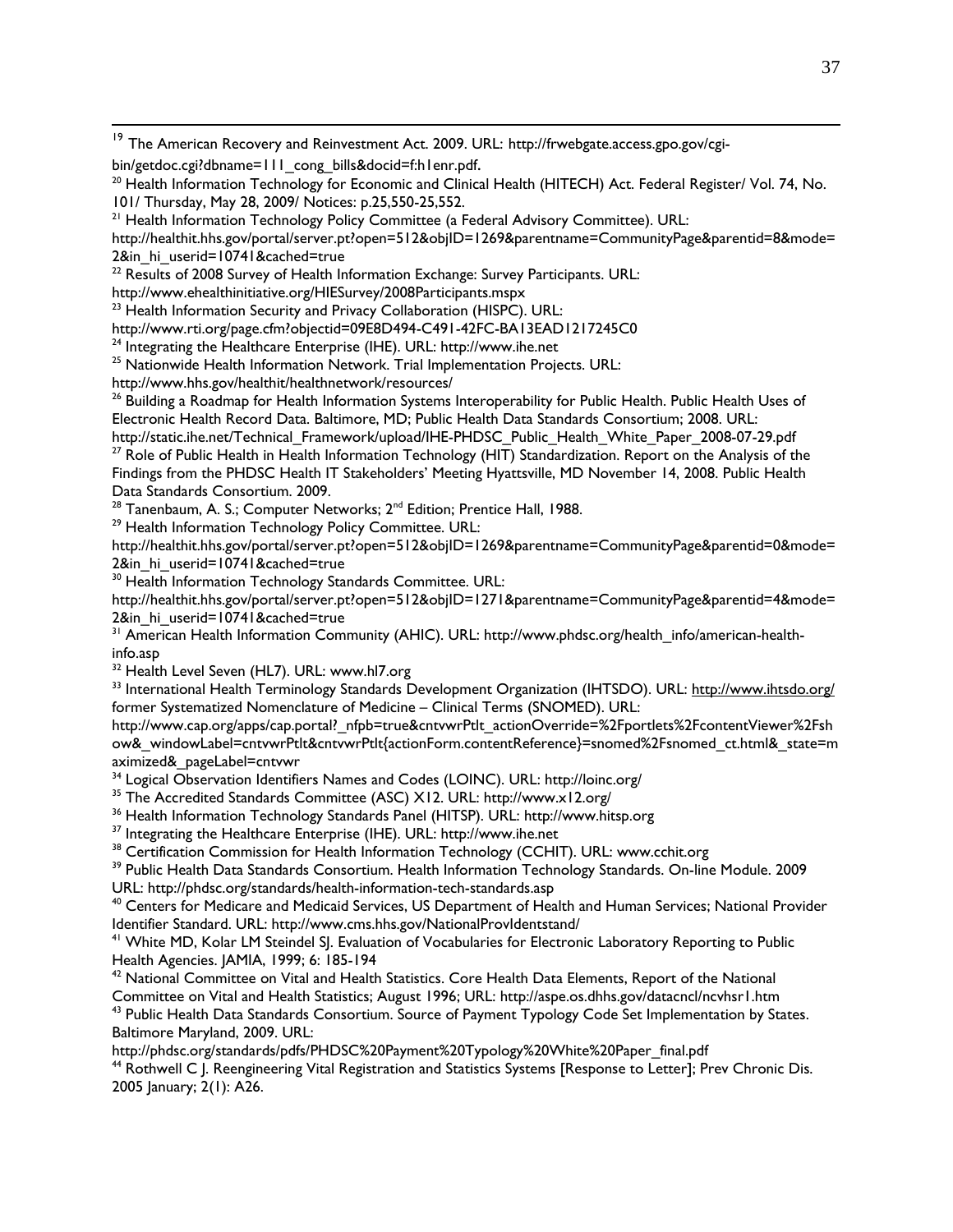45 The North American Association of Central Cancer Registries (NAACCR). Data Standards for Cancer Registries. URL: http://www.naaccr.org/index.asp?Col\_SectionKey=7&Col\_ContentID=122

46 Standards for Pediatric Immunization Practices. MMWR 42(RR-5); 001; 04/23/1993. URL: http://wonder.cdc.gov/wonder/prevguid/p0000260/p0000260.asp

47 The North American Association of Central Cancer Registries (NAACCR). Cancer Data Standards. URL:

http://www.naaccr.org/index.asp?Col\_SectionKey=7&Col\_ContentID=73<br><sup>48</sup> Watson MS, Lloyd-Puryear MA, Mann MY, Rinaldo P and Howell RR. Newborn Screening: Toward a Uniform<br>Screening Panel and System. URL: http://www.acmg.net

<sup>49</sup> The American Immunization Registry Association (AIRA). URL: http://www.immregistries.org/about/index.phtml<br><sup>50</sup> The North American Association of Central Cancer Registries. URL: http://www.naaccr.org/<br><sup>51</sup> The America

 $52$  Mainous AG 3rd, Saxena S, Hueston WJ, Everett CJ, Majeed A. Ambulatory antibiotic prescribing for acute bronchitis and cough and hospital admissions for respiratory infections: time trends analysis. J R Soc Med. 2006 Jul;99(7):358-62.

<sup>53</sup> Public Health Standards. URL: http://www.odh.ohio.gov/odhPrograms/spa/pubstan/pubstan1.aspx

<sup>54</sup> Role of Public Health in Health Information Technology (HIT) Standardization. Report on the Analysis of the Findings from the PHDSC Health IT Stakeholders' Meeting Hyattsville, MD November 14, 2008. Public Health Data Standards Consortium. 2009.

<sup>55</sup> Blumenthal D. Health Information Technology: What Is the Federal Government's Role? The Commonwealth Fund, March 2006. URL: http://www.commonwealthfund.org/Content/Publications/Fund-Reports/2006/Mar/Health-Information-Technology--What-Is-the-Federal-Governments-Role.aspx

56 Health Information Technology Standards Panel (HITSP). AHIC Use Cases. URL:

http://hitsp.wikispaces.com/AHIC+Use+Cases#toc5

<sup>57</sup> Role of Public Health in Health Information Technology (HIT) Standardization. Report on the Analysis of the Findings from the PHDSC Health IT Stakeholders' Meeting Hyattsville, MD November 14, 2008. Public Health Data Standards Consortium. 2009. URL: http://sites.google.com/site/projectcdcphdsc/about

<sup>58</sup> Dimitropoulos, L. Privacy and Security Solutions for Interoperable Health Information Exchange. Assessment of

Variation and Analysis of Solutions. June 30, 2007. URL: http://www.rti.org/pubs/avas.pdf<br><sup>59</sup> Roush, S.; Birkhead, G.; Koo, D.; Cobb, A.; and Fleming, D.; Mandatory Reporting of Diseases and Conditions by<br>Health Care Prof

 $^{60}$  Privacy, Security and Data Exchange Committee, Public Health Data Standards Consortium. Assessment of Variations in Privacy and Security Policies, Practices and State Laws Affecting the Interoperability of Public Health Information Exchanges, A Review of State Findings from the Health Information Security and Privacy Collaboration Project; September 2008. URL: http://phdsc.org/privacy\_security/privacy\_report\_project\_1.asp 61 Integrating the Healthcare Enterprise (IHE). Immunization Content (IC) Profile. URL:

http://wiki.ihe.net/index.php?title=Immunization Registry Content and Integrating the Healthcare Enterprise (IHE). Cancer Registry Pathology Report (CRPR) Content Profile. URL:

http://wiki.ihe.net/index.php?title=Cancer\_Registry\_Pathology\_Report

<sup>62</sup> Health Level Seven (HL7); News. January 2009; Organizational Members; page 21-23.<br><sup>63</sup> Friede A, O'Carrol PW. Public Health Informatics. In: Wallace RB, editor. Maxcy-Roseneaulast. Public Health and<br>Preventive Medici

<sup>64</sup> Yasnof WA, Overhage JM, Humphrey BL, LaVenture M. A National Agenda for Public Health Informatics. Journal of American Medical Informatics Association 2001; 8(6): 535-45.

<sup>65</sup> Mehnert, R; Cravedi, K; National Library of Medicine. \$3.68 Million Grant to Boost Public Health "Informatics". URL: http://www.nlm.nih.gov/news/press\_releases/pubhlth\_inform\_grants05.html

<sup>66</sup> Centers for Disease Control and Prevention (CDC). Public Health Informatics Training Program. URL:

http://www.cdc.gov/phtrain/informatics.html and CDC AMIA Public Health Informatics Training Program. URL:<br>http://www.cdc.gov/phin/activities/education/training.html

 $h^2$  Centers for Disease Control and Prevention (CDC). Centers for Excellence in Public Health Informatics. URL: http://www.cdc.gov/od/science/PHResearch/grants/fy2005\_109.htm

<sup>68</sup> Centers for Disease Control and Prevention (CDC). Informatics Competencies for Public Health Professionals. URL: http://www.cphi.washington.edu/resources/competencies-professionals.pdf

<sup>69</sup> Centers for Disease Control and Prevention (CDC). Competencies for Public Health Informaticians. URL: http://www.cphi.washington.edu/resources/PHICompetencies.pdf